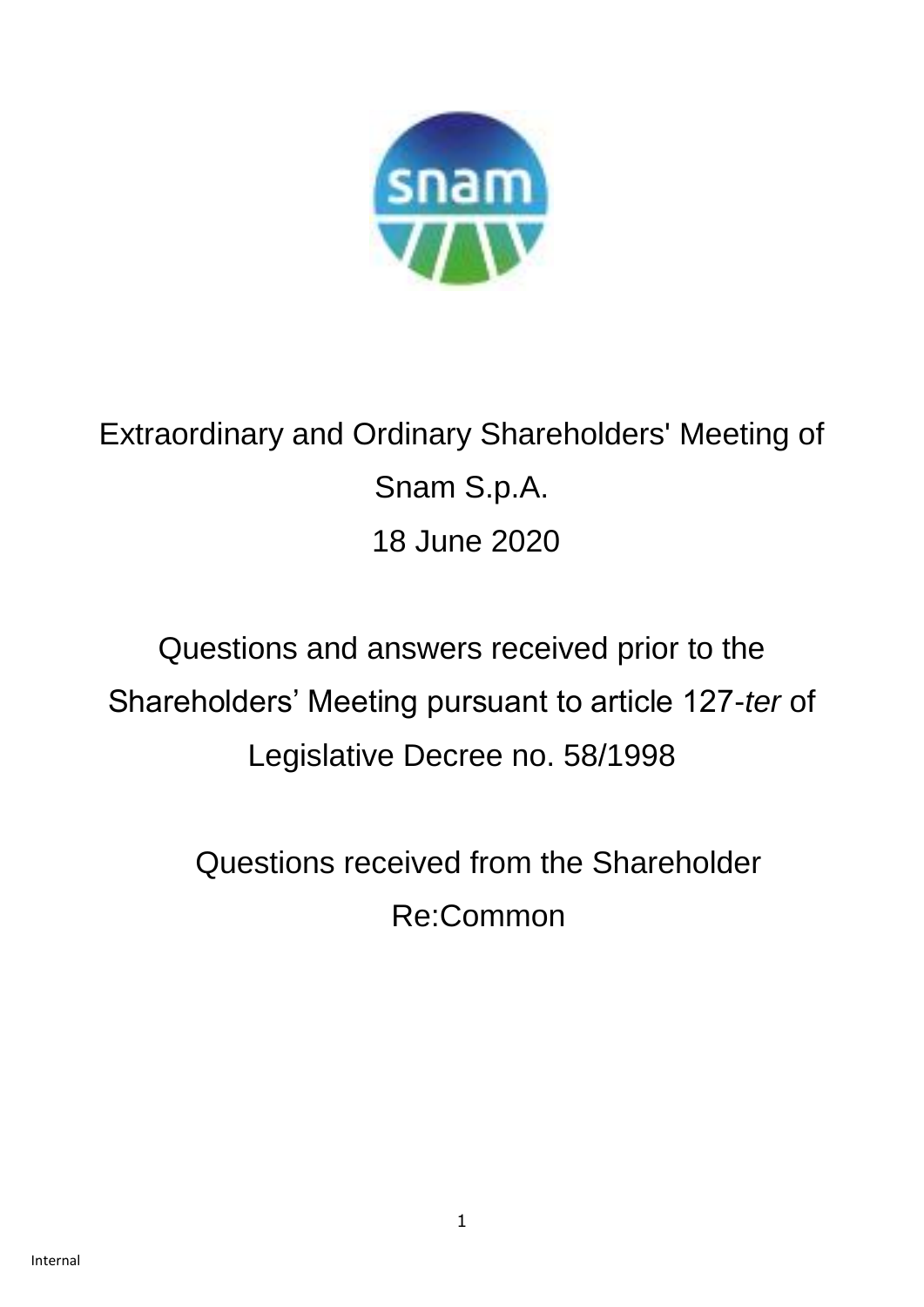1. On 26 February 2020, Snam [completed the acquisition](https://www.snam.it/it/media/comunicati-stampa/2020/Snam_Gruppo_Iren_conclusa_compravendita_del_rigassificatore_Olt.html) from the Iren group, of a 49.07% stake in the Livorno regasification company, OLT Toscana.

1.1 How have the environmental and climatic aspects linked to the liquefaction and regasification of LNG been recorded in the financial assessment that justifies Snam's "strategy of growth and strengthening of LNG activities"?

# **Liquefied natural gas and bioLNG, and looking forward hydrogen, are decisive for the energy transition and sustainable mobility, with global demand set to double by 2035.**

1.2 According to information provided by the sector portal [Offshore Energy,](https://www.offshore-energy.biz/olt-offshores-fsru-toscana-capacity-fully-booked/?utm_source=emark&utm_medium=email&utm_campaign=daily-update-lng-world-news-2019-09-12&uid=52896) 36% of the gas that arrived in Livorno in 2019 came from the United States.

1.2.1 Can Snam confirm this data? Can you provide more specific information on the origin of the gas imported from the United States (selling company, carrier, quantity, price paid)?

**47% of the LNG that arrived at the Livorno terminal in calendar year 2019 came from the United States.**

1.3 LNG arrived in Livorno from the following other countries: Algeria, Egypt, Nigeria, Norway, Peru, Qatar, Trinidad & Tobago and other European terminals such as Spain and the Netherlands. Can Snam confirm that the OLT terminal received LNG from these countries?

**It is confirmed that the terminal received shipments from the countries listed above in calendar year 2019, except for Peru which was received earlier.**

1.3.1 From which other countries?

**In addition to the countries above, a shipment from Equatorial Guinea was received.**

1.3.2 Can Snam provide more specific information on the origin of the gas imported by each of these countries (selling company, carrier, quantity, price paid)?

**The suppliers and the quantities for 2019 were: (the other figures requested are figures that OLT does not know or cannot disclose as this is sensitive data)** 

| <b>ORIGIN</b> | <b>CARGOES</b> | Q.ty<br>$[$ ligm $3]$ |
|---------------|----------------|-----------------------|
| ALGERIA       |                | 998,530               |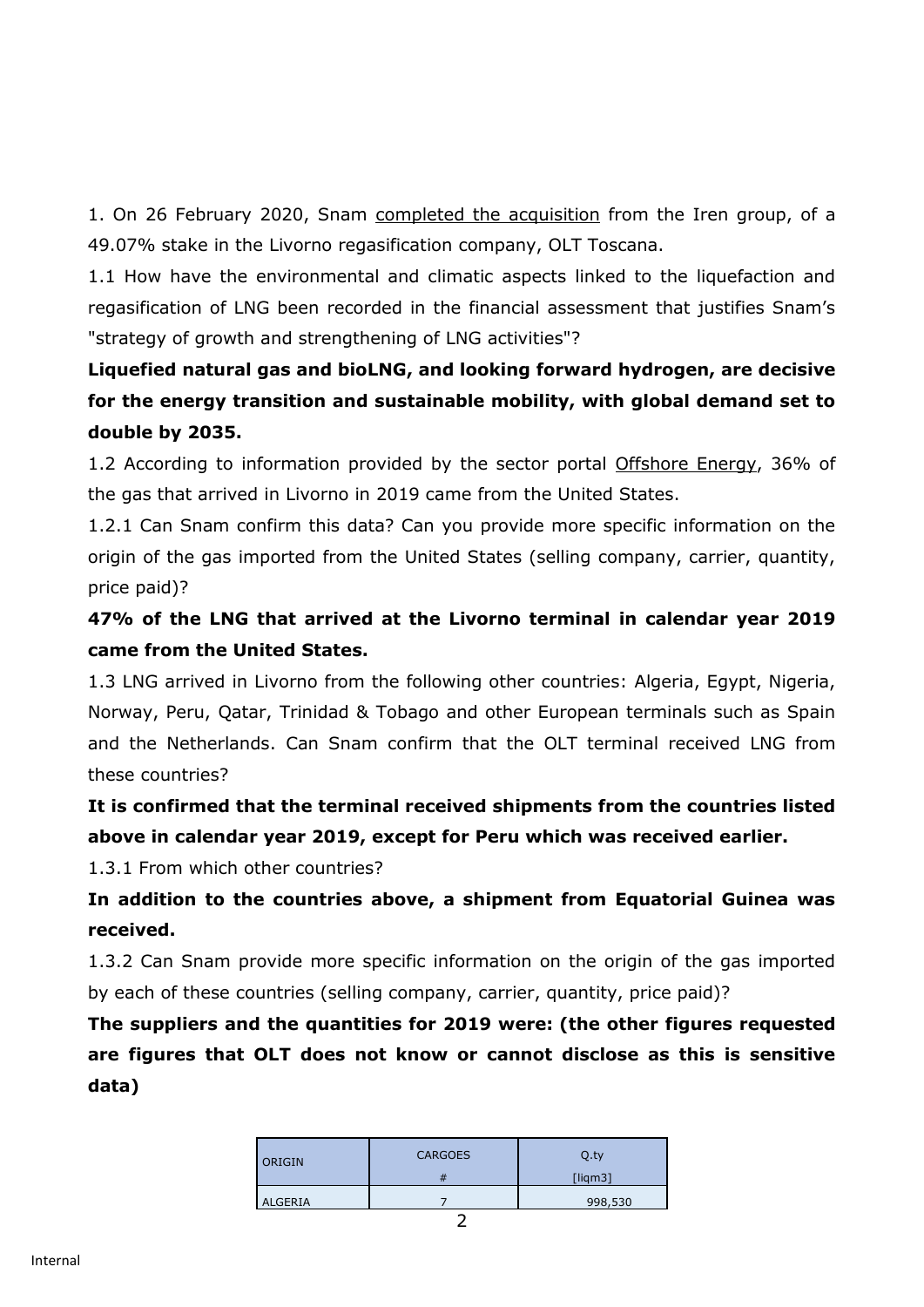| <b>EGYPT</b>     | 5  | 756,026   |
|------------------|----|-----------|
| EQ. GUINEA       | 1  | 139,056   |
| NIGERIA          | 1  | 135,514   |
| <b>NORWAY</b>    | 2  | 270,225   |
| <b>QATAR</b>     | 1  | 138,500   |
| <b>RELOAD EU</b> | 1  | 146,505   |
| TRINIDAD         | 3  | 438,640   |
| <b>US</b>        | 19 | 2,740,658 |
| Tot.             | 40 | 5,763,653 |

2. Snam's [code of ethics](https://www.snam.it/export/sites/snam-rp/repository/file/Governance/codice-etico/Codice_Etico.pdf) states: "In the development of its international business activities and those in participation with partners, Snam commits to protecting and promoting human rights, non-transferable, essential prerogatives of human beings and the basis for the construction of society hinged on principles of equality, solidarity, the repudiation of war and protection of civil and political rights, social, economic and cultural rights and what are termed "third generation rights" (right to self-determination, peace, development and the safeguarding of the environment). Snam protects individual freedom, in all its forms, and rejects any kind of discrimination, violence, corruption (in all its forms, with reference to any public or private subject), forced labour or child labour. Particular consideration is given to the recognition and safeguarding of the dignity, freedom and equality of human beings, protection of work and trade union freedoms, health, safety, the environment and biodiversity, as well as the system of values and principles on transparency, energy efficiency and sustainable development, as established by the Institutions and International Conventions. In this regard, Snam operates within the reference framework of the United National Universal Declaration of Human Rights, the fundamental conventions of the ILO - International Labour Organization - and the OECD Guidelines for Multinational Enterprises. All of the People of Snam, without distinction or exception, conform in their actions and their behaviour to the principles and contents of the Code in the context of their own functions and responsibilities in the knowledge that compliance with the Code constitutes an essential part of the quality of their work and professionalism. Relations between Snam's People, at all levels, must be based on criteria and behaviour that promote honesty, decency, collaboration, loyalty and mutual respect. In no way may the belief that one's actions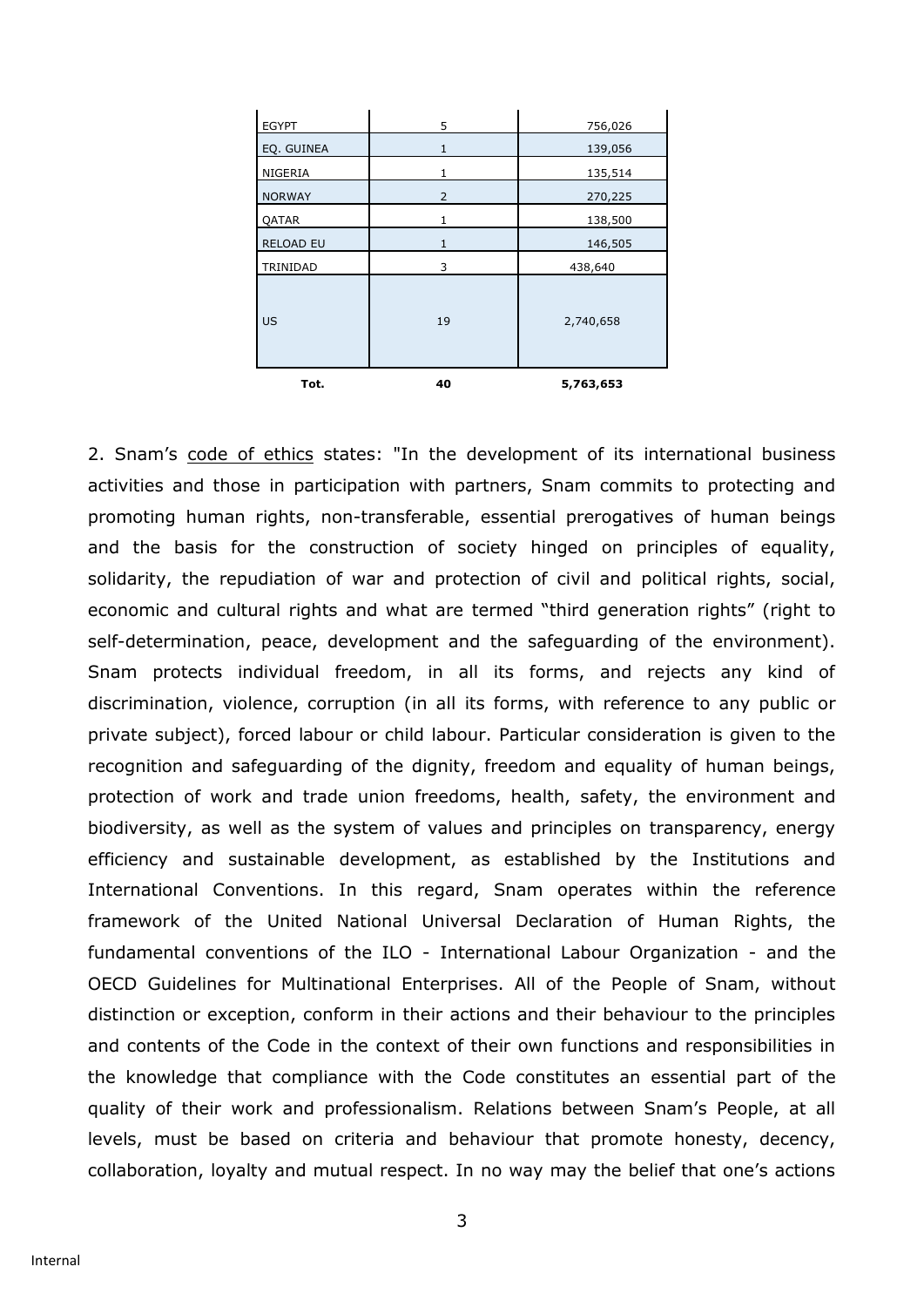are to Snam's benefit or in its interests, to any extent, justify the adoption of behaviour that goes against the principles and content of the Code."

In light of the company's code of ethics and the relative involvement of the company in the TAP project - part of the Southern Gas Corridor which connects Azerbaijan to Italy passing through Georgia, Turkey and Greece - with a majority stake of 20% of the project together with the companies SOCAR and British Petroleum:

2.1 Given the problems relating to [respect of human rights in Azerbaijan](https://www.amnesty.it/rapporti-annuali/rapporto-2019-2020/europa-e-asia-centrale/azerbaigian/%20;%20https:/www.europarl.europa.eu/doceo/document/TA-8-2019-0033_IT.html) what protocols has Snam envisaged to ensure compliance with its code of ethics - a point of reference for many investors who see it as a strength?

**Snam, in developing both its international business activities and those in participation with partners, is committed to protecting and promoting human rights and principles of equality, solidarity, the repudiation of war and protection of civil and political rights, social, economic and cultural rights, as well as what are termed "third generation rights" (right to selfdetermination, peace, development and the safeguarding of the environment). Snam protects individual freedom, in all its forms, and rejects any kind of discrimination, violence, corruption, forced labour or child labour. These principles and values are an integral part of Snam's Code of Ethics and Model 231 and are described in a specific Policy on human rights, in the rules and company oversight, as well as in the Governance Report and in the Sustainability Report.**

2.2 Has Snam already implemented or does it expect to update its Organisation and Management Model (OMM) according to the principles of Human Rights Due Diligence

### (HRDD)? **See the answer given in point 2.3 below**

2.3 What is the position of the Watch Structure on the appropriateness of updating the OMM in this regard and what is the expected timing set out in any "implementation programme" as per art. 7.2 of the OMM?

**In agreement with the Watch Structure, the Company has embarked on an "implementation programme" to incorporate, lastly, the new tax offences pursuant to Law 157 of 19 December 2019 and the latest organisational changes made, all in line with the provisions of art. 7.2 of the OMM.**

2.4 In any case, is breach of the aforementioned protocols supported by an adequate disciplinary system provided for in the OMM? If yes, what disciplinary measures are envisaged?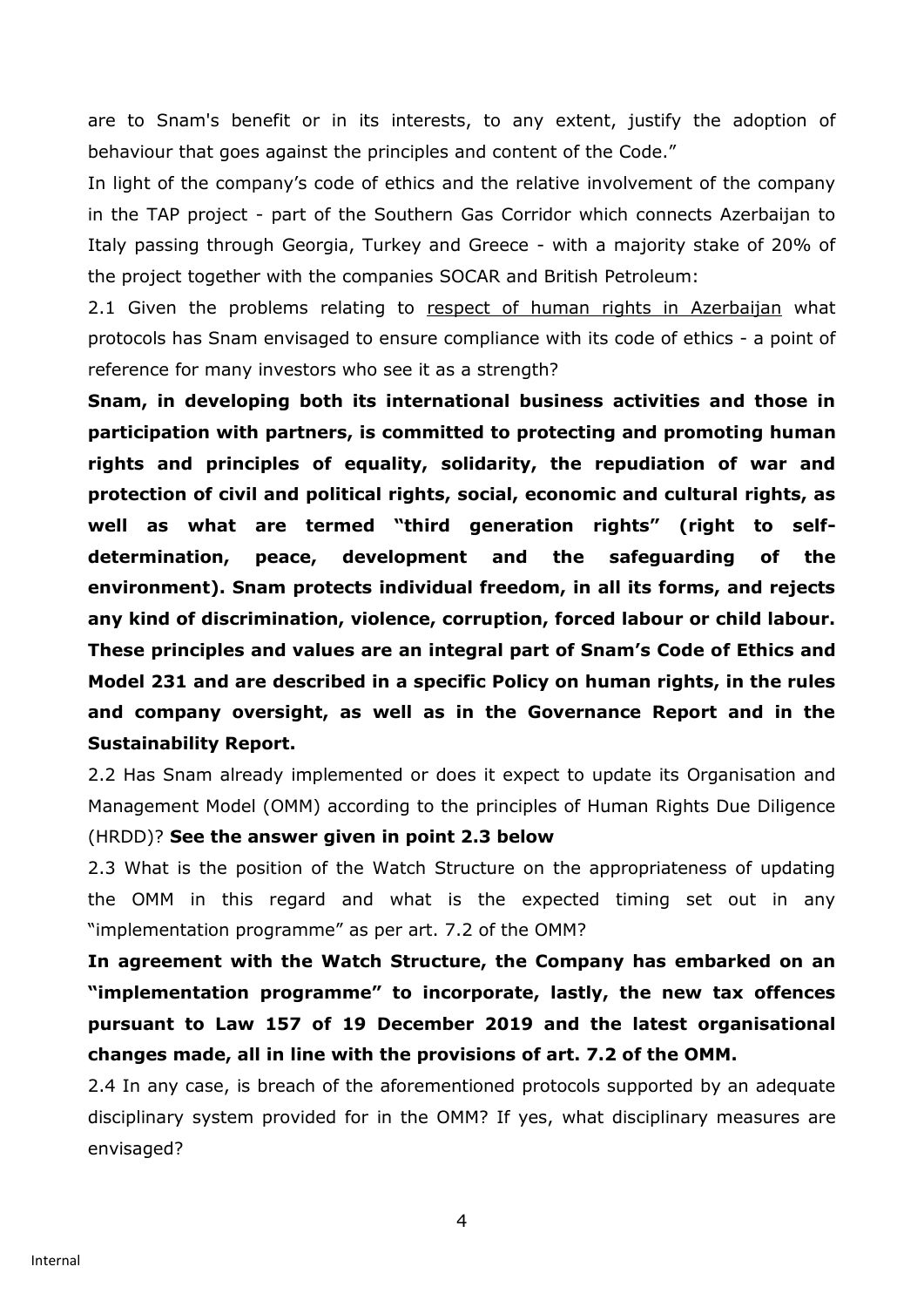**The 231 OMM defines sanctions commensurate to the breach and applicable in case of breach of the Model 231, and its purpose is to contribute: (i) to the effectiveness of the Model 231 itself and (ii) to the effectiveness of the Watch Structure's control actions. In this regard, the disciplinary system is fit to penalise failure to comply with the provisions indicated in the Model 231, with reference to both persons in top management positions and persons subject to the direction of others. Application of the disciplinary system is independent from the conduct and outcome of any proceedings initiated with the competent judicial authority.** 

2.5 Which monitoring tools have been put in place by the company, and in particular with regard to respect of human rights, in the implementation of projects in common with the company SOCAR, in particular the TAP project?

**TAP has adopted a Code of Conduct – the principles of which are shared by Snam – which explicitly states that the company acts and operates in compliance with all national and international employment laws and undertakes to comply with the principles laid down in the United Nations' Universal Declaration of Human Rights. In addition to the respect and protection of human rights, TAP's Code of Conduct also includes the promotion of equal opportunities and diversity, the creation of an environment free of discrimination and harassment and the development of a safe and secure working environment. Relations between the project companies require mutual commitment to compliance with the principles, values and rules in place.**

2.6 In light [of the cooperation agreement signed with SOCAR](https://www.snam.it/it/media/comunicati-stampa/2020/Snam_e_Socar_accordo_per_promuovere_energia_sostenibile.html) on 20 February 2020, in relation to the "*development of renewable gases and sustainable energy,*" what added value will this cooperation bring to the company?

**We expect that cooperation with SOCAR will allow us to share expertise and best practices so we can speed up our development path in the main initiatives linked to the energy transition and the circular economy, such as biogas and biomethane, sustainable mobility (CNG) and hydrogen. This partnership may lead to new investment opportunities for Snam and, indirectly, benefits for its subsidiaries such as IES Biogas and Cubogas, as well as new services for the Global Solutions unit.**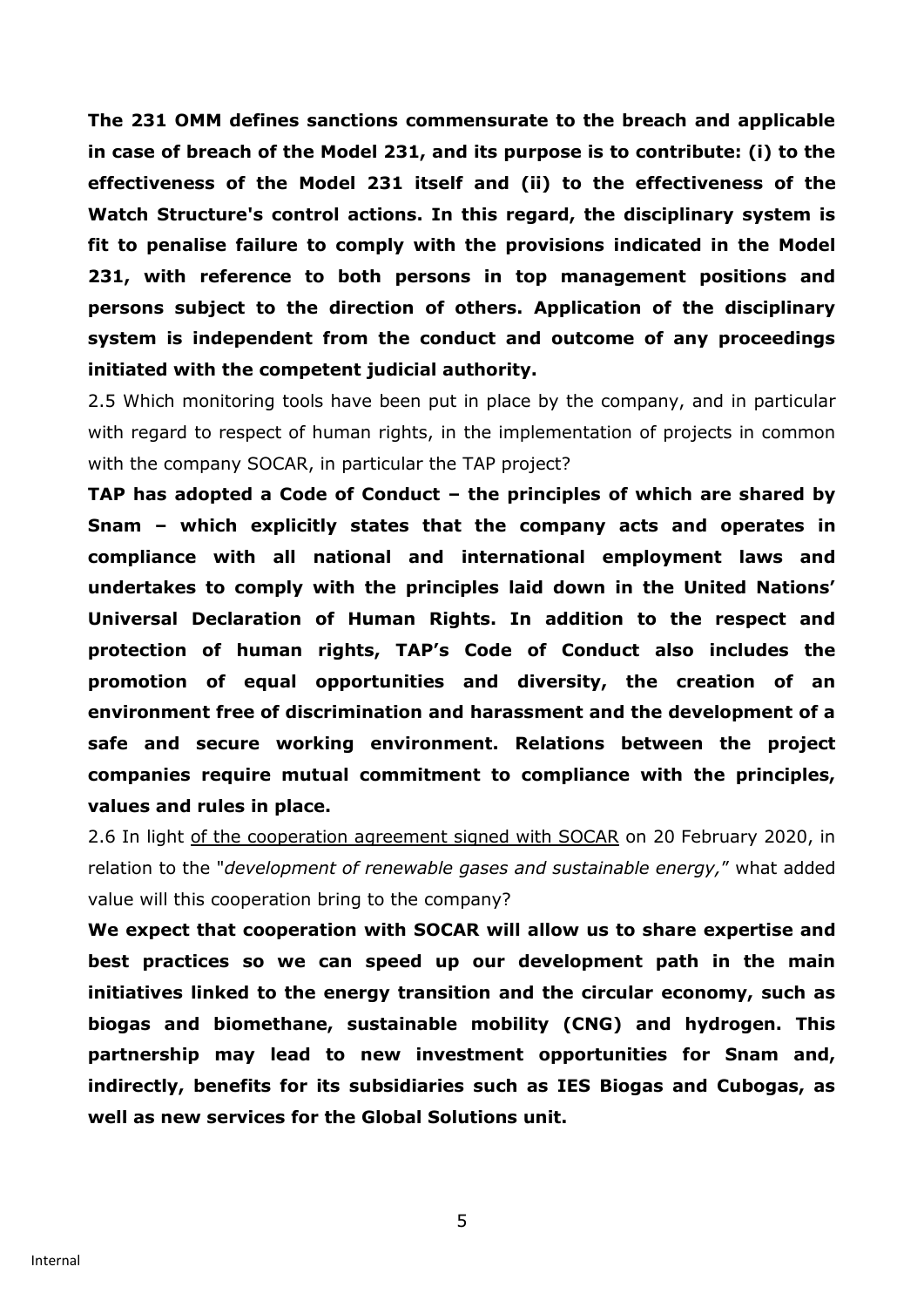2.7 Has Snam conducted due diligence of all its partners in the TAP project, including SOCAR, as regards the human rights approach of the latter and of its main shareholder?

# **Snam conducts due diligence on all its third parties, including project partners.**

3. In its Code of Ethics, chapter II point 1, Snam states, "Corruption practices, illegitimate favours, collusive behaviour, solicitations, direct and/or through third parties, for personal gain and career advantages, for oneself or others, are without exception prohibited. It is prohibited to pay or offer, directly or indirectly, gifts, payments, material benefits or other advantages of any kind to third parties, government representatives, public officials, public servants and public or private employees, to influence or compensate an act by their office. Acts of commercial courtesy, such as free gifts or forms of hospitality, are only allowed if they are of modest value and in any case provided that they do not compromise the integrity or reputation of one of the parties and do not create the appearance, in the eyes of an impartial observer, of being aimed at securing advantages in an improper manner. In any case, this kind of expense must always be authorized by the person indicated in the internal procedures and duly documented. Accepting, and likewise requesting and demanding, for oneself or others, money, gifts or other benefits from people or companies that have or intend to establish business relationships with Snam is forbidden. Any person receiving offers of free gifts, favourable treatment or hospitality that cannot be regarded as acts of commercial courtesy of modest value, or the request for them from third parties, must refuse them and immediately inform their superior, or the unit they belong to, and the Guarantor. Snam shall be responsible for adequately informing third parties of the commitments and obligations laid down by the Code, requiring their compliance with the principles that directly concern their business, and shall set up appropriate internal initiatives and, if authorised, external ones in the case of failure to comply by third parties."

In light of the [report of the independent investigative body of the European Council](http://assembly.coe.int/Communication/IBAC/IBAC-GIAC-Report-EN.pdf) on the accusations of corruption within its Parliamentary Assembly (PACE) of 15 April 2018 and in particular the testimonies of parliamentarians who would have voted in favour of Azerbaijan in that the " country needed oil and gas" (point 217); a system of distribution of money within PACE (point 218); an "incident" that allegedly had taken place in 2013 when the EPP had needed to elect a new president because Luca Volontè had not been re-elected (to the Italian Parliament) and therefore was no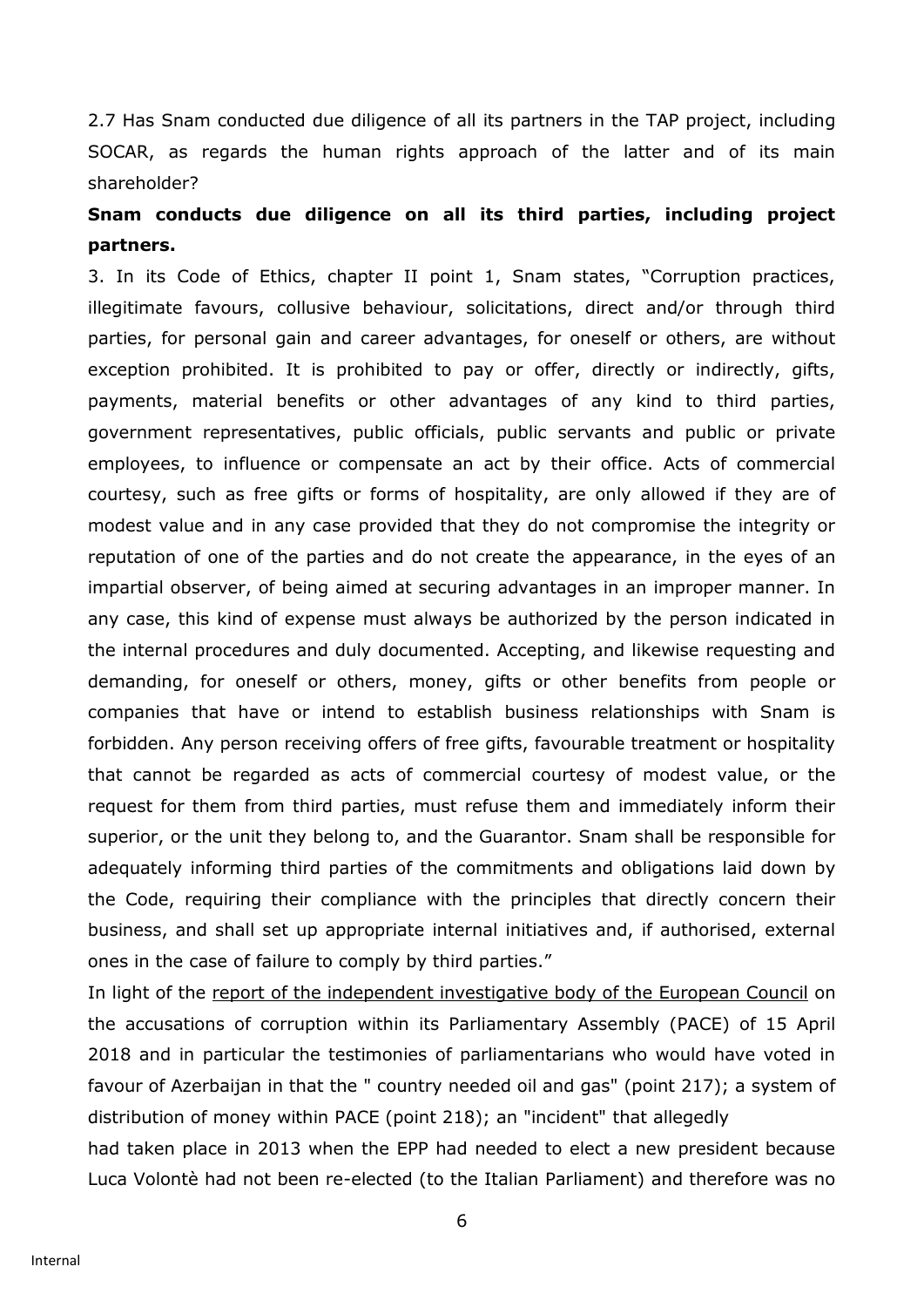longer a member of PACE (point 223); and the consequent measures taken by the European Council:

3.1 What does Snam's anti-corruption policy – if it has one - say about situations where it is the employees of associates that engage in corruption practices against the law, in addition to what is stated in Snam's Code of Ethics and OMM?

**Snam has adopted Anti-Corruption Guidelines that outline the general principles and rules of conduct to follow in the performance of activities, forbidden conduct and oversight to protect against the risk of corruption. Snam's Guidelines apply to the company and all its Subsidiaries and are also brought to the attention of the other investee companies in order to promote behaviours and principles in line with those expressed by Snam. The Anti-Corruption Guidelines are also intended for all of Snam's People, as well as any other subjects, wherever they may be, who are acting, for any reason, in the name and/or on behalf of Snam, within the limits of their duties and responsibilities. Snam asks its counterparties to declare that they know the Company's Code of Ethics, Model 231 and Anti-Corruption Guidelines (available on the website) and to undertake to comply with the anticorruption laws and principles contained in such corporate rules.** 

3.2 Has Snam informed SOCAR, and the main shareholder of this company, of its anticorruption approach as set out in the Code of Ethics and the OMM?

**Snam's anti-corruption approach is known to SOCAR and, with particular reference to the TAP project, the anti-corruption approach was agreed among all participants in the initiative, which in the existing agreements included adequate compliance and anti-corruption provisions, in line with the company's standards and international best practices.**

3.3 Again with reference to relations with SOCAR, was Snam's Ethics & Antibribery Unit consulted?

#### **See the answer to question 2.7.**

3.4 Did this unit prepare the necessary applicable Due Diligence?

#### **See the answer to question 2.7.**

3.5 Do the contractual relations between Snam and SOCAR include contractual clauses that require SOCAR to comply with Snam's Code of Ethics, OMM and Guidelines?

#### **Yes. For details see also what was said earlier in answers 3.1. and 3.2.**

3.6 Does Snam have the right to withdraw from these contracts if SOCAR does not comply with these principles?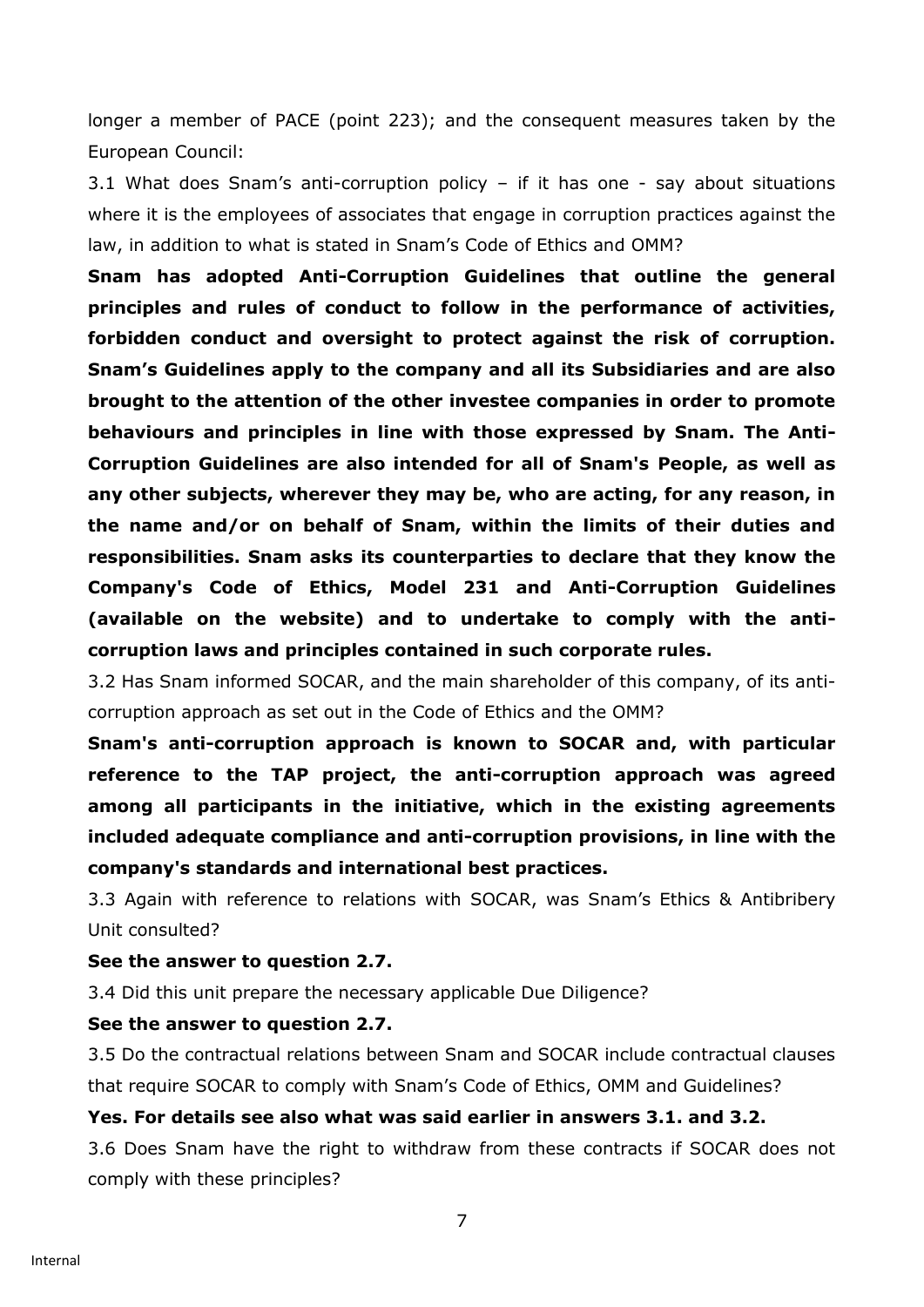# **These breaches may result in the right to compensation for the other parties for any direct and indirect damages.**

4. In the current context of the current COVID-19 virus pandemic, in relation to the TAP project:

4.1 Can Snam confirm that the ATECO code relating to the TAP construction site works - Melendugno site, sites relating to the TAP Interconnection - is 49.50.20?

**ATECO code 49.50.20 relates to "Pipeline transport of liquids".**

**The implementation activities are associated with ATECO code 42.21 (Construction of public utility works for the transportation of fluids) and therefore come under class 42 (Civil Engineering) as per Annex 1 of the Decree of the President of the Council of Ministers of 22 March 2020, published in Official Gazette no. 76 of 22 March 2020.**

If it is not, what is the ATECO code for the construction works of the various sites that continued without stopping in the months of March, April and May 2020?

4.2 Did you consider the choice consistent with the current health crisis? Why was the suspension of works not considered in that context?

**Snam provides the country with an essential energy security service and, for this reason, in full compliance with the current laws and regulations, it continued some of its key activities also during the COVID emergency, with all due precautions to ensure the health of its collaborators. Work at the sites was almost entirely suspended for the full duration of the emergency, with the exception of those that are essential, such as some maintenance work that could not be postponed and the TAP interconnection, necessary preparatory work to accomplish a fundamental project for the national and European energy system within the timeframe set.**

4.3 Was the risk to employees and the local population adequately assessed?

**Company employees were protected by adopting appropriate protocols based on the indications of the Ministry of Health, decrees issued by the President of the Council of Ministers and the Shared Protocol regulating building sites of the Ministry for Infrastructure and Transport.**

**In construction sites, the specific Security and Coordination Plans of each site were updated in compliance with the indications set out in national protocols and containing specific prevention and protection measures for workers.**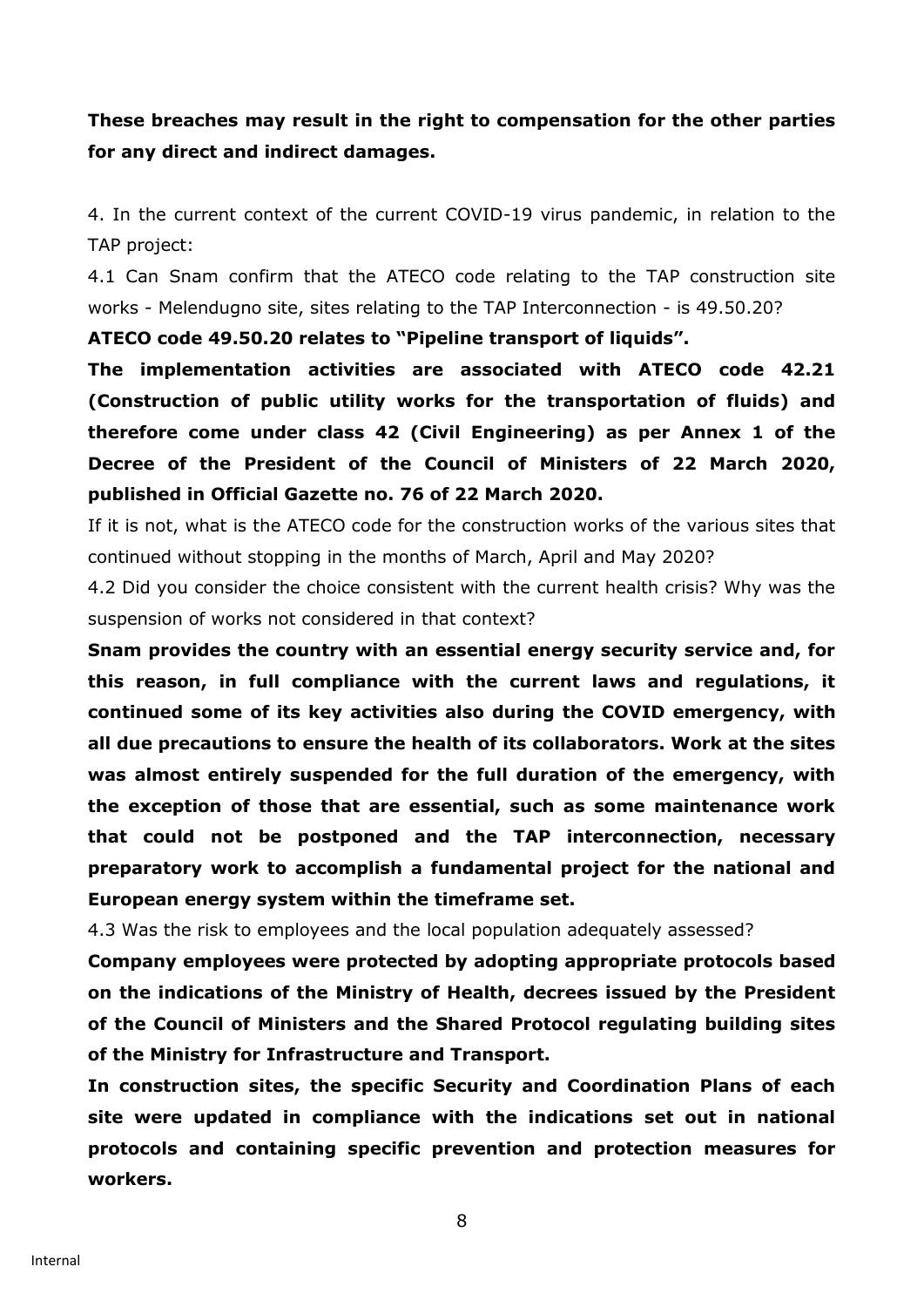How many workers worked at the TAP sites – employees of Snam and of companies contracted and sub-contracted by Snam – that are resident in municipalities that are NOT part of the Apulia region? Which municipalities were the aforementioned workers resident in?

**All journeys by personnel in the period of restrictions due to the COVID-19 emergency were made in strict compliance with the Decree of the President of the Council of Ministers (DPCM), which took place from 23 February 2020. All the aforementioned Decrees allowed travel for work reasons.**

**With particular reference to the months February to May, the personnel working on the project were almost all resident or permanently domiciled for work reasons in the Apulia Region (approx. 97%); the personnel from outside the region did not return to their homes for the entire period as this was not allowed. The remaining approx. 3%, amounting to 20 people, are personnel who occasionally travelled from Basilicata and they returned on a daily basis; this type of journey was permitted by the Decrees in that these personnel did not have a work-related domicile in the region.**

4.4 Could you state the total number of people infected by COVID-19 at the TAP sites, onshore and offshore?

**No one working on the TAP Interconnection project was infected. 3 contractors working on the TAP project were infected; at the time they were infected they were working on the ship engaged in the protection of marine bio-constructions. At present all workers are in good health.**

5. The TAP Interconnection project (DN1400 – 55 km) serves to connect the new TAP importation infrastructure, due to arrive in Melendugno, with the existing national network in Brindisi, making a maximum input capacity of approx. 44 MSm3/g available without increasing the overall capacity of the system from the South. The project is expected to be fully commissioned in 2020. The "TAP Interconnection" project is on the list of projects that will be included in the TYNDP 2018-2027 of ENTSOG with the identification code TRA-F-1193 and it is represented in the "Southern Corridor" and "South-North Corridor" GRIPs.

With respect to the aforementioned project:

5.1 What stage of progress is the project at?

### **The current progression of the project is 75%.**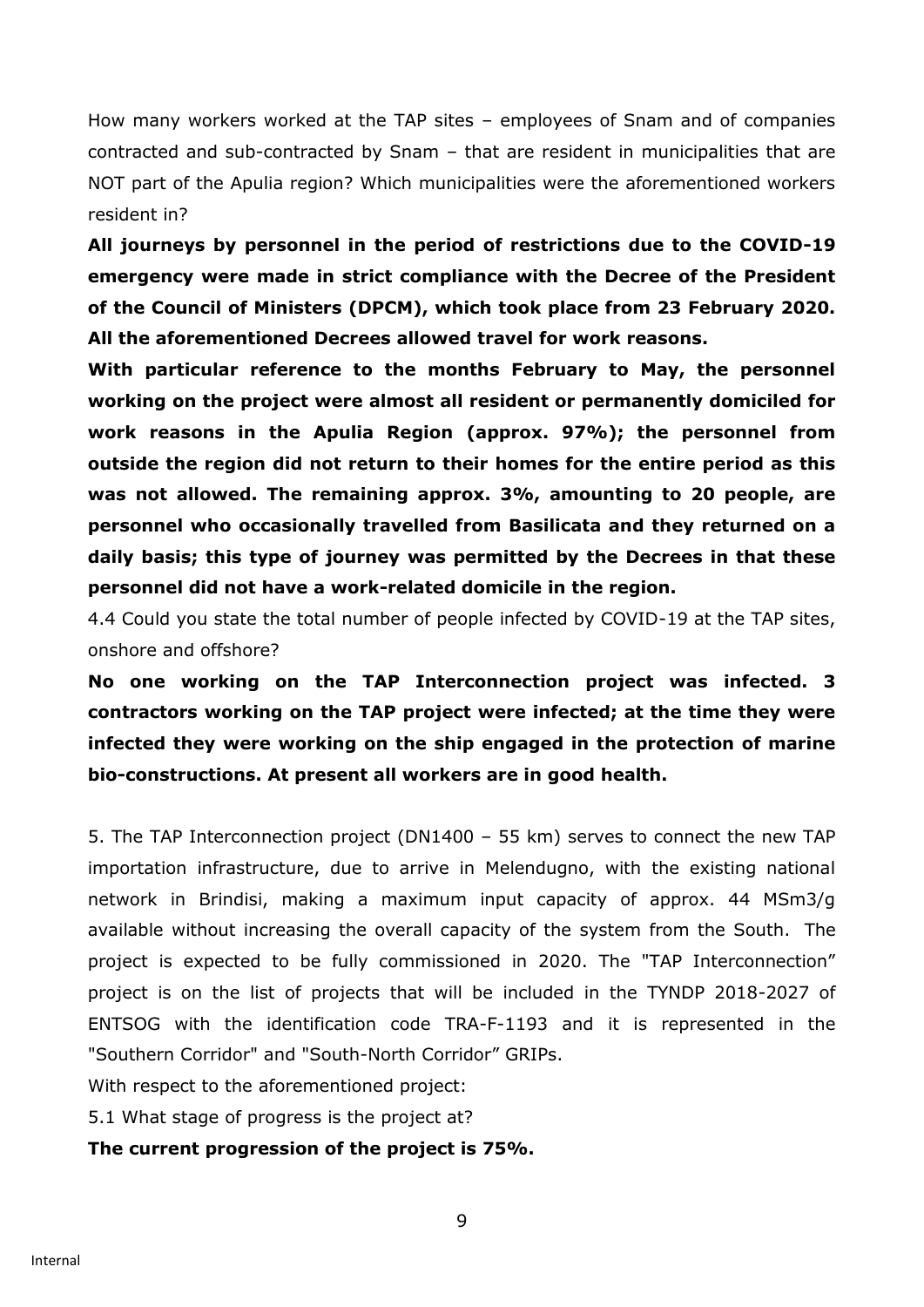5.2 Can Snam confirm that the TAP Interconnection project will be completed by 2020?

### **We can confirm this.**

5.3 What is the timeline for the updated implementation of the TAP Interconnection project and the TAP project?

### **Both projects are due to be commissioned by the end of 2020.**

5.4 What is Snam's total investment in the current project?

#### **The investment is 297 million euros.**

5.5 Are the implementation times still in line with the EIA (Environmental Impact Assessment) – HIA (Health Impact Assessment) authorisations?

**The environmental authorisation applicable to the project is the EIA, which is valid and consistent with the implementation times. The Health Impact Assessment (HIA) is not applicable to the project.**

5.6 How many expropriations and occupations were and will be carried out for the project?

**Easement agreements have been signed for 75% of the project route. For the remaining 25%, following the issuing of the Public Utilities Decree which, inter alia, placed a pre-established confiscation constraint, the Final Subjugation and Temporary Occupation Decree was obtained. Thereafter, as provided for by legislation, a further 8% accepted the indemnities offered, for a total of 83%.**

5.6.1 What was the average value and the overall sum paid for the indemnities and compensation for expropriations and occupations?

**The easement indemnity was determined on the basis of the market value of the land crossed and it was agreed with some of the trade associations. On the route in question, everyone was paid an indemnity of 40 euros per metre of land crossed by the gas pipeline. The temporary occupation indemnity was assessed on the basis of the crops in the ground at the time of the works and the duration of the occupation, which was highly variable; on average, around 3 euros/m<sup>2</sup> was paid. Taking into account that some indemnities still need to be finally determined by the relevant bodies, overall it is estimated that around 6 million euros will be paid out for subjugation and temporary occupations.** 

5.6.2 Have there been appeals and complaints against expropriations and occupations or against the relative indemnities? How many? And what point are they at?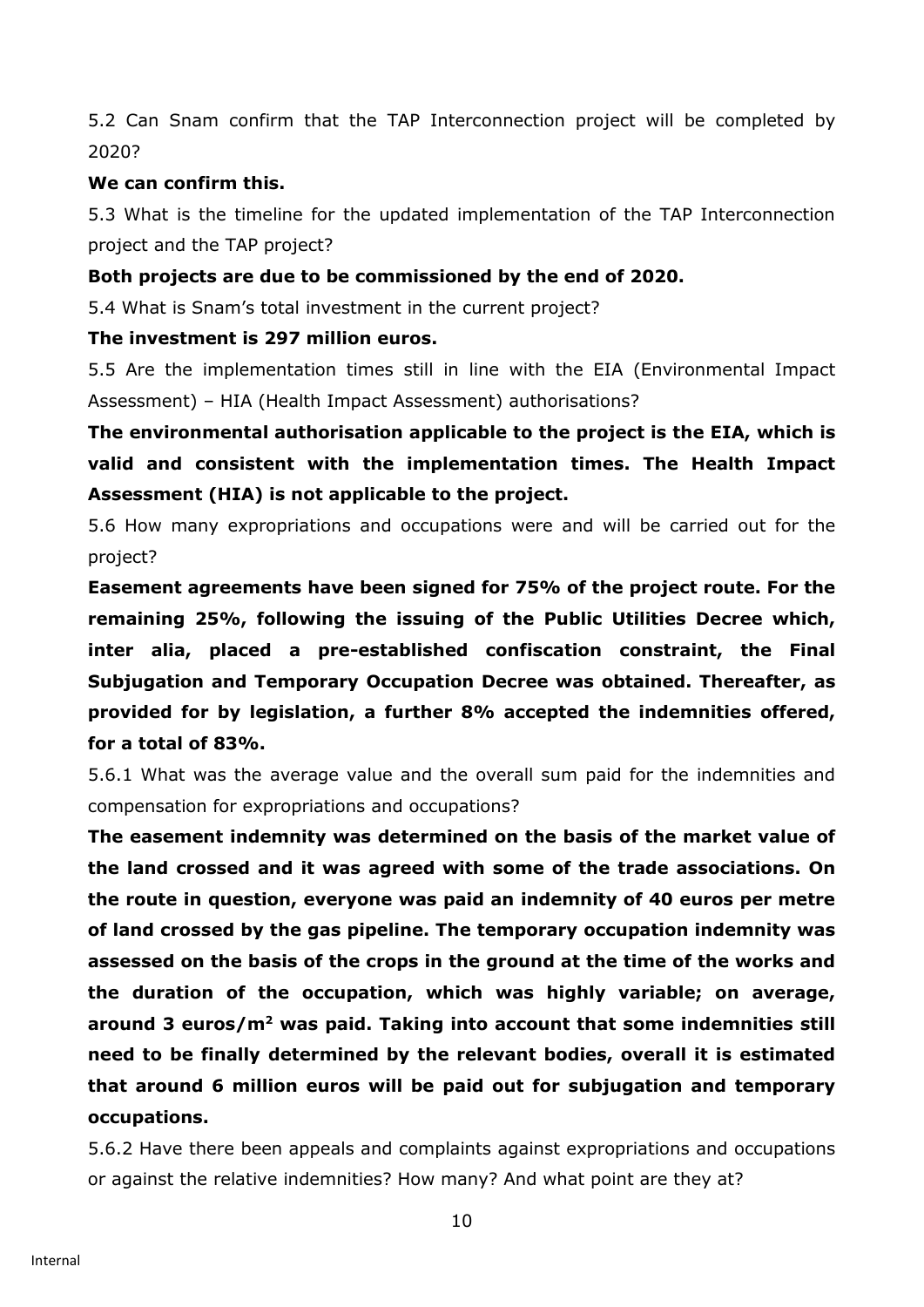**As said in point 5.6, agreements were reached for 83% of the project route. For the remaining 17%: 14% did not agree with the indemnity offered (the opinion of the relevant expropriation committee is pending) and 3% (17 proprietary companies) contested the indemnities pursuant to art. 21 of Presidential Decree 327/01; these proceedings are ongoing.**

6. In light of the following statement by the company: "The new Matagiola – Massafra methane pipeline (DN1400 – 80 km) will allow us to increase the maximum capacity of the entry points in Apulia up to a maximum of 74 MSm3/g without increasing the overall capacity of the system from the South. This investment serves the initiatives along the route of the Southern Gas Corridor (SGC). The project is due to come into service in 2026.

6.1 How will the gas put into circulation within the "Southern Gas Corridor" be managed between 2021 (year of closure of the TAP site) and 2026 (year of completion of the Matagiola-Massafra methane pipeline)?

**TAP currently requires a capacity of 30 MSm3/g. The TAP Interconnection investment, planned by SNAM and to be commissioned from the end of 2020, will make an input capacity of 44 MSm3/g available in Italy, therefore more than sufficient to guarantee the importation of gas from Azerbaijan. It is specified, however, that the TAP initiative site is expected to close by 2020 and this timing is therefore aligned with the commissioning of the relative interconnection being created by SNAM. The final decision for the creation of the Matagiola – Massafra methane pipeline depends on requests for additional quantities linked to the possible increase of TAP, or the implementation of other initiatives with a landing point in Apulia up to a maximum capacity of 74 MSm3/g.**

**It is specified that, as stated in the 2020-2029 ten-year plan, the commissioning of the Matagiola – Massafra methane pipeline is planned for 2027 and not 2026.**

6.2 Has Snam anticipated and calculated the business risk with respect to possible and further delays? If so, what does it correspond to? What impact will it have on shareholders?

**The creation of the Matagiola – Massafra methane pipeline has no impact on the start of the TAP supply. As regards the TAP interconnection, the project is strictly related to the introduction of gas from Azerbaijan. The transmission**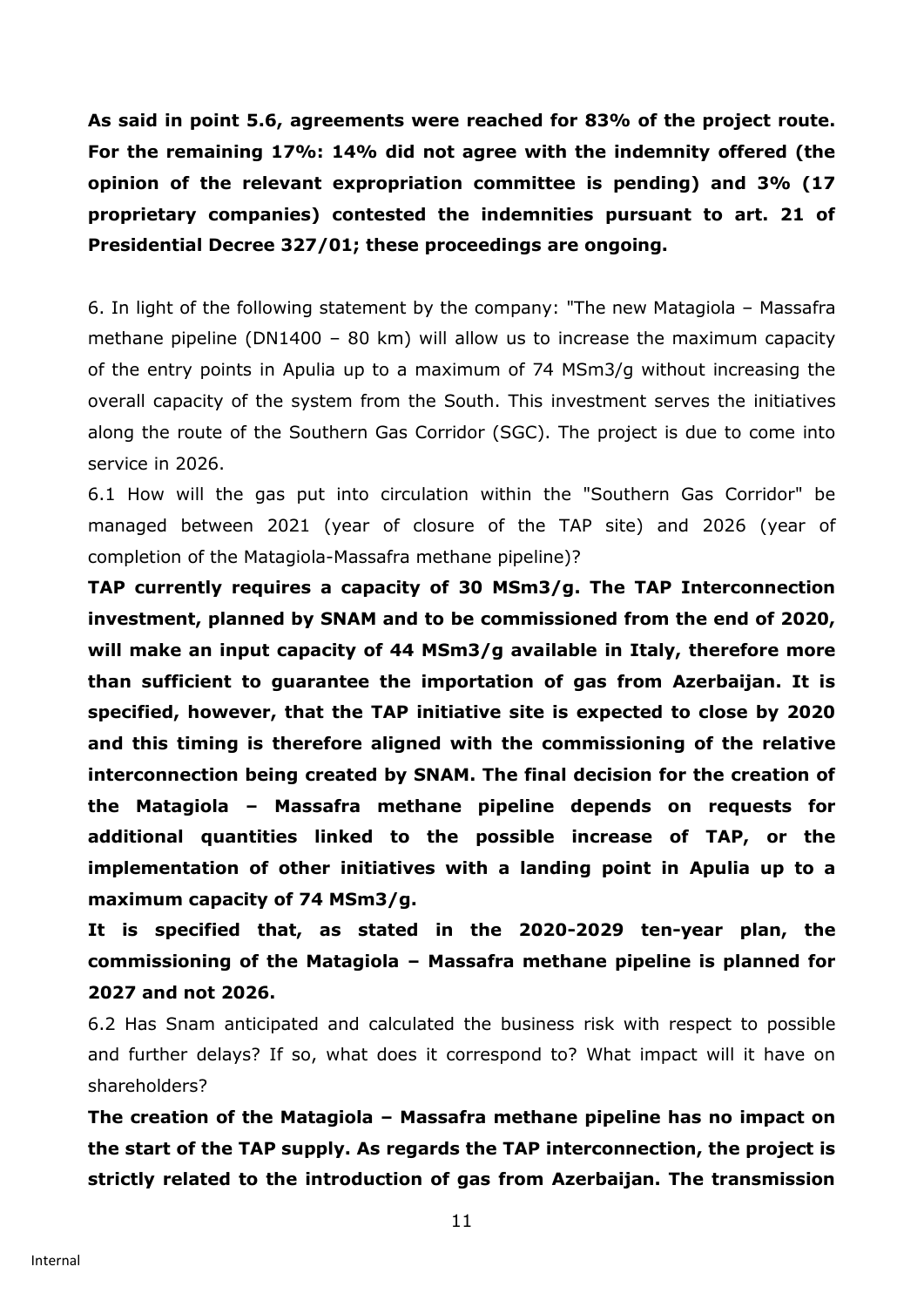**contract with the shippers who will import the gas from TAP has been set up with reciprocal flexibility capable of handling any delays without economic impacts.**

6.3 What stage are the works at with respect to this project?

### **The works have not started.**

6.3.1 What stage are the authorisation procedures at?

### **The authorisation procedures have not started.**

6.4 How much does Snam's investment amount to?

### **The total cost of the project is 309 million euros.**

6.5 Are public investments envisaged to support the work?

### **At present, no public investments are envisaged for this work.**

6.6 Has EU funding to support the work been requested?

**No.**

6.6.1 Has Snam benefited from non-returnable grants from the European Commission for the project phases and feasibility studies? If yes, for what amount?

### **SNAM has not benefited.**

6.7 What is the integrated plan to adjust the different capacities of the TAP, TAP Interconnection and Matagiola-Massafra gas pipelines? What is the cost and what is Snam's relative investment plan?

6.8 In light of the current delays, when is the finished work expected to be delivered?

**There is still no final investment decision for the Matagiola - Massafra project, which is subject to requests to increase the capacity of the Melendugno entry point or to create new entry points in Apulia which require a total capacity of up to a maximum of 74 MSm3/g. The total cost of the project is 309 million euros.**

7. Given recent press reports which mention the death of a [34 year-old worker at](https://www.ilfattoquotidiano.it/2020/05/27/snam-tap-incidente-nel-cantiere-in-salento-morto-un-operaio-di-34-anni-non-doveva-trovarsi-li-durante-le-manovre/5815264/)  [work](https://www.ilfattoquotidiano.it/2020/05/27/snam-tap-incidente-nel-cantiere-in-salento-morto-un-operaio-di-34-anni-non-doveva-trovarsi-li-durante-le-manovre/5815264/) at a TAP Interconnection construction site of Snam

7.1 What is the company's protocol for contracts and safety in the workplace for companies assigned subcontracts?

**Snam's procurement, for all the Product Categories (PC) identified as belonging to the public regime, applies the Italian Public Contract Code to all assignment procedures, checking, also during the tender procedure, strict compliance not only with technical requirements but also with reputational ones.**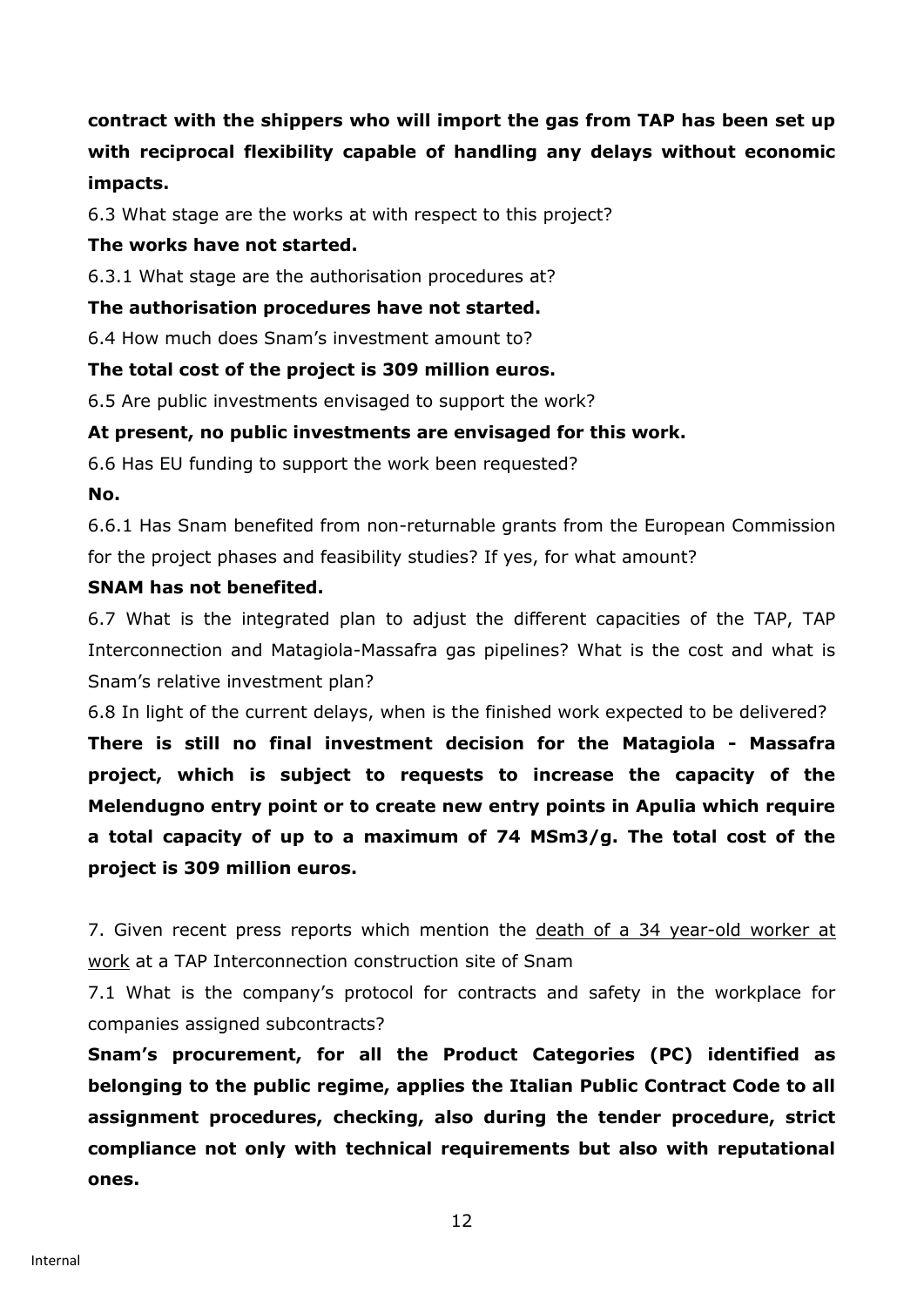**With reference to the awarding procedures set out in said Code, Snam ordinarily applies the method that provides for invitations to tender to be extended to the competitors on Snam's Vendor List, that is those who have expressed an interest in response to a notice published in the OJEU.**

**Tenders are held electronically through the e-Business system and involve the use of bid encryption tools. The electronic format should be considered standard for all Snam's tenders. The bid selection criteria, depending on the cases, reflect the MEAT (most economically advantageous tender) criteria or the lowest price criteria, in compliance and according to the rules and discriminants of the Italian Public Contract Code.**

**At all Snam sites involved in the construction of infrastructural assets, the security measures are established by the Consolidated Safety Legislative Decree 81/2008, broken down for the specific site in the Safety and Coordination Plan which, in turn, is incorporated into the Operational Safety Plans specific to each company.**

**Moreover, measures to address the COVID-19 pandemic risk were also added, set out in the "***Protocol governing measures to fight and contain the spread of the SARS-COV-2 virus in the workplace***" issued by the Institutional Bodies in charge.**

7.2 Are there substantial differences between the company's internal safety protocols and those of external contracted companies? If so, what is the reason for this?

**No, all the safety procedures of all the companies involved in the accomplishment of the work are in line with the Consolidated Safety Legislative Decree 81/2008, broken down in the Safety and Coordination Plan of the site which, in turn, is incorporated into the Operational Safety Plans specific to each company.**

7.3 Can you tell us who was responsible at Snam for supervision of the site in question?

**Snam uses specialised companies for work supervision and direction activities, delegating, in accordance with the law, the obligations laid down in Legislative Decree 81/2008; on the construction lot where the incident took place the Supervision of Works was assigned to the company Enereco S.p.A. which has a supervision team dedicated to the project. Snam, in line with its procedures, also assigns its own Project Manager, assisted by a project team, responsibility for the accomplishments within its areas of**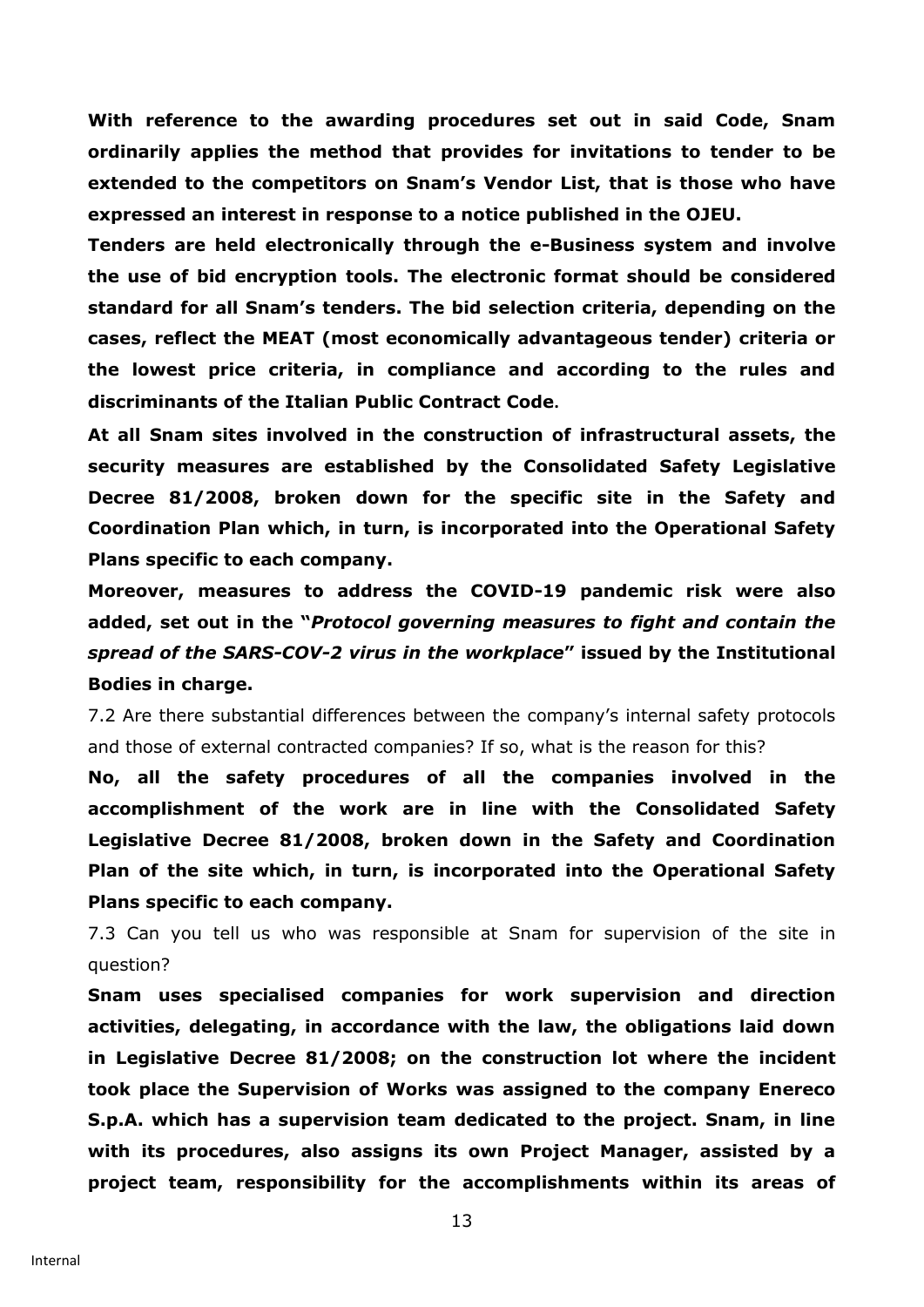**expertise. The TAP Interconnection work falls within the scope of accomplishments assigned to the South Eastern Infrastructure Project based in Bari.**

7.4 What safety in the workplace procedures were in place with respect to the project in question?

**All the safety procedures comply with Consolidated Safety Legislative Decree 81/2008 and subsequent amendments and, for this specific site there was a Safety and Coordination Plan which, based on the operating phases carried out at the site, set out all the actions aimed at preventing or reducing the risk to workers' health and safety, with particular reference to risks deriving from interfering processes. The Safety and Coordination Plan was incorporated into the Operational Safety Plans specific to each company.**

7.5 Can you indicate the contractual status of employees present at the site, for both Snam employees and those of contracted and sub-contracted companies?

**Snam employees have a "Collective Labour Agreement for Energy and Oil" contract. The contract of contractors and subcontractors varies on the basis of the activities carried out. On the whole, the contracts applied are the Collective Labour Agreement for Metal-Mechanics and the Collective Labour Agreement for Construction and Industry.**

7.6 Are there unionised workers at the site in question?

### **Not that we know of.**

7.7 Do the workers employed at the site have the Italsald National Certification?

**We are not aware of the Italsald National Certification. If it refers to welding, the welders are qualified in accordance with UNI EN ISO 9606-1 with a certificate issued by an Accredited Third-Party Authority.**

7.8 Have direct employees of Snam or contracted and sub-contracted employees been relieved of their duties or placed in sectors not appropriate for their skills? **No.**

7.9 Why, during the COVID-19 health crisis, did employees of companies responsible for subcontracting obtain domicile in Apulia despite coming from regions with a high incidence of the pandemic? Did the company supervise these aspects, given the current state of emergency? What accommodation did they stay in? What measures to protect the local population were put in place, in a context in which regional borders were closed to avoid the spread of infection from COVID-19?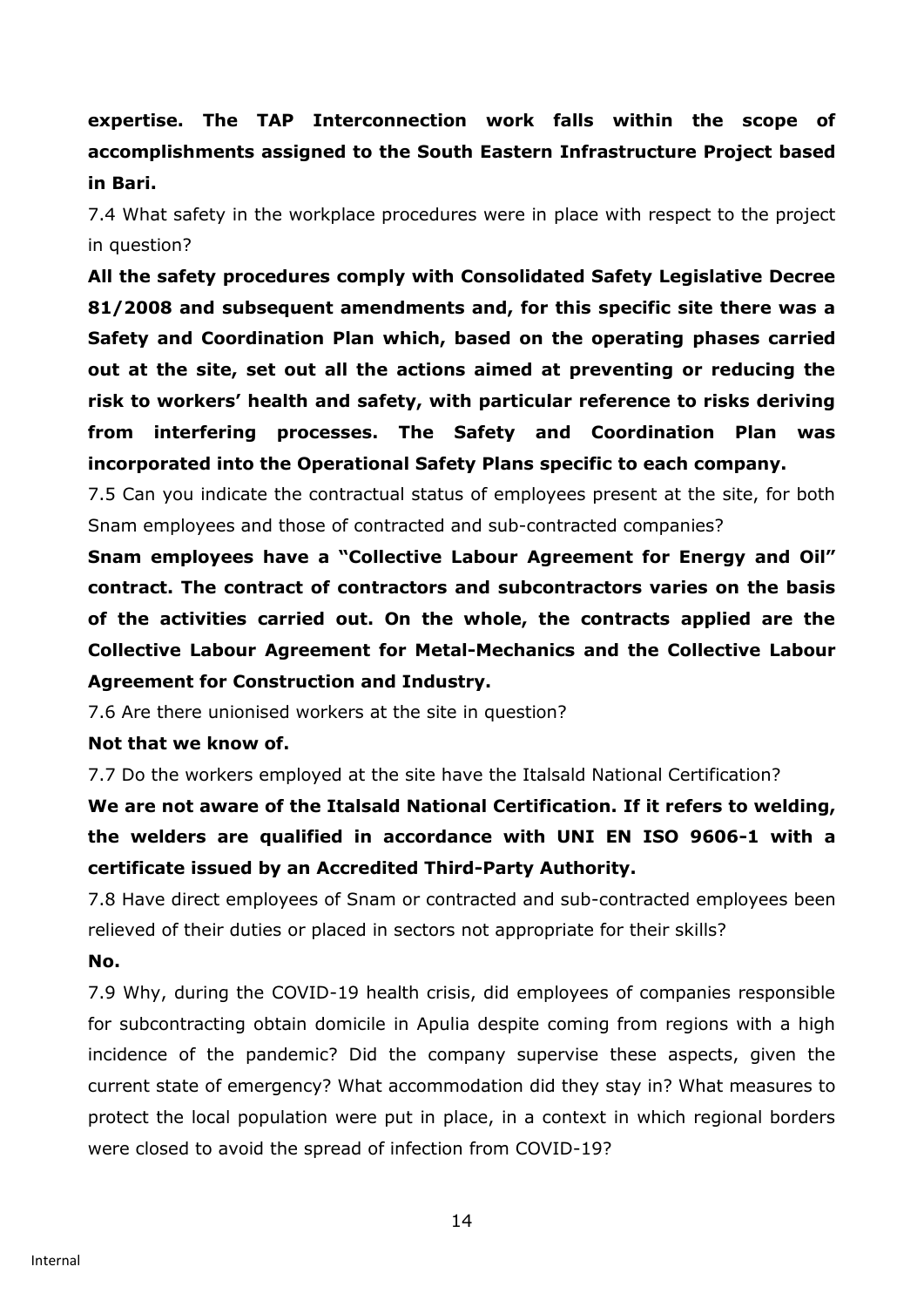**As already indicated in question 4.3, all journeys by personnel in the period of restrictions due to the COVID-19 emergency were made in strict compliance with the Decrees of the President of the Council of Ministers (DPCM), which took place from 23 February 2020. All the aforementioned Decrees allowed travel for work reasons.**

**Given that workers from regions in North Italy made up around 7% of the total and they were already domiciled for work reasons in the region, they stayed there continuously for the whole period the restrictions were in place. They stayed in homes or private facilities in various municipalities in the provinces of Brindisi and Lecce.**

**The project team monitored the compliance by all companies with the Decrees of the President of the Council of Ministers that followed.** 

**All the infection prevention measures contained in the guidelines of the Ministry of Health, the decrees issued by the President of the Council of Ministers and the Shared Protocol regulating building sites of the Ministry for Infrastructure and Transport were applied.**

8. The methanisation of Sardinia project envisages total investments of 590.9 million euros for the gas transmission network, 63 million euros for additional connections, 579.4 million euros for distribution, 180.9 million euros for regasification and 145.7 million euros for other works. All this has a current net value of between 2.278 and 2.292 billion euros, with a costs/benefits ratio of 2.3 and payback in 9 years. <https://energiaoltre.it/sardegna-prosegue-a-piccoli-passi-il-dossier-metanizzazione/> <https://www.arera.it/allegati/operatori/gas/pds/ScenariMetanizzazioneSardegna.pdf> 8.1 Can we have an update on the progress of the works in the central-south section of the new gas pipeline?

**The project has obtained the favourable opinion of the Technical Commission for the Environmental Impact Assessment (E.I.A.), as well as the Ministry of Cultural Heritage and Activities and Tourism (M.I.B.A.C.T.) and is therefore waiting for the issue of the relative E.I.A Decree, pursuant to Legislative Decree 152/06, by the Ministry for Environment and Land and Sea Protection (M.A.T.T.M.) in consultation with the Ministry of Cultural Heritage and Activities and Tourism (MIBACT).**

**Detailed engineering activities are in progress, aimed at obtaining the Unified Authorisation, pursuant to Presidential Decree 327/01, from the Ministry of**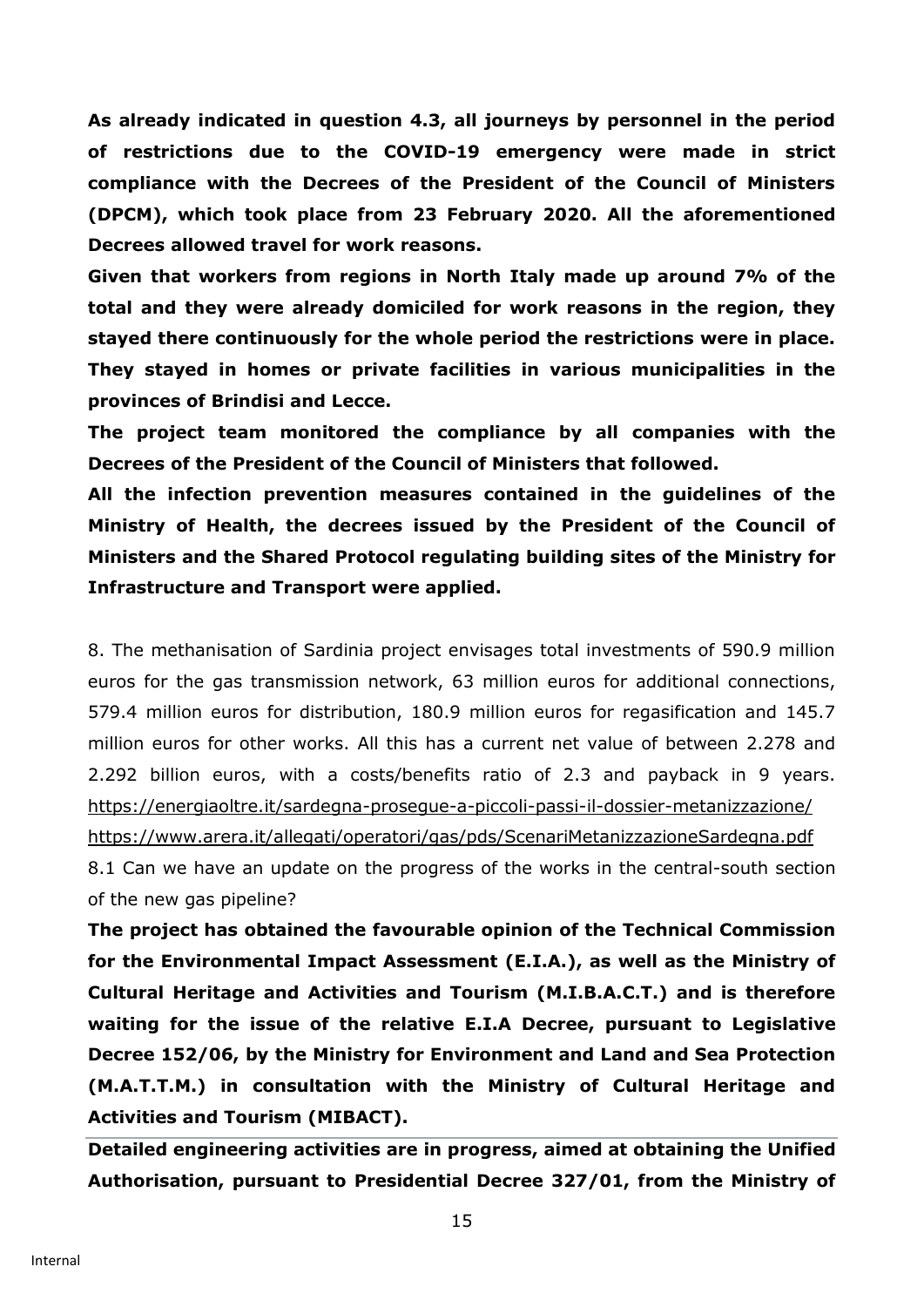# **Economic Development; the relative procedure will be started again after the EIA decree has been obtained.**

8.2 What is the status of the authorisation procedure for the Central-North section?

**The north section also obtained the favourable opinion of the Technical Commission for the Environmental Impact Assessment (E.I.A.), as well as the Ministry of Cultural Heritage and Activities and Tourism (M.I.B.A.C.T.) and is therefore waiting for the relative E.I.A. Decree to be issued, pursuant to Legislative Decree 152/06, by the Ministry for Environment and Land and Sea Protection (M.A.T.T.M.) in consultation with the Ministry of Cultural Heritage and Activities and Tourism (MIBACT).** 

8.3 How much did Snam invest in 2019 in the subsidiary Enura?

**The total amount invested by ENURA in 2019 was 4,694,061.67 euros, with SNAM contributing 55% of this (2,581,733.92 euros).**

8.4 How much is expected to be invested in 2020 to accomplish the project?

**In 2020 ENURA plans to invest approximately 4,600,000 euros with SNAM contributing 55%.**

8.5 How will the works for the local-citizen networks be monitored?

**Snam is in constant contact with the distribution companies on the island (for example Italgas, Fiamma 2000, Sherden Gas).**

8.6 What is the business risk analysis of the consumer market potential?

**As regards the business risk, the same assumptions made for SNAM's other investments in Italy have been adopted, therefore inclusion of the assets in the national regulatory framework.** 

8.7 What is the costs-benefits analysis on the consumer market potential?

**The costs-benefits analysis was developed taking into consideration two different market configurations. One expects to serve the market using a virtual connection (virtual pipeline) which aligns the Sardinia prices with those of the continent and encourages the conversion to gas of broader portions of the market with respect to the other configuration of supply, which provides for a "merchant" LNG price.**

8.8 Does it seem coherent to encourage a shift from electricity to gas in a region where half of the population is served by electricity, a large part of which is produced from renewable sources?

**The shift to gas exclusively concerns users currently using the most climatealtering fuels (combustion oils, diesel oil and LPG) which cannot be**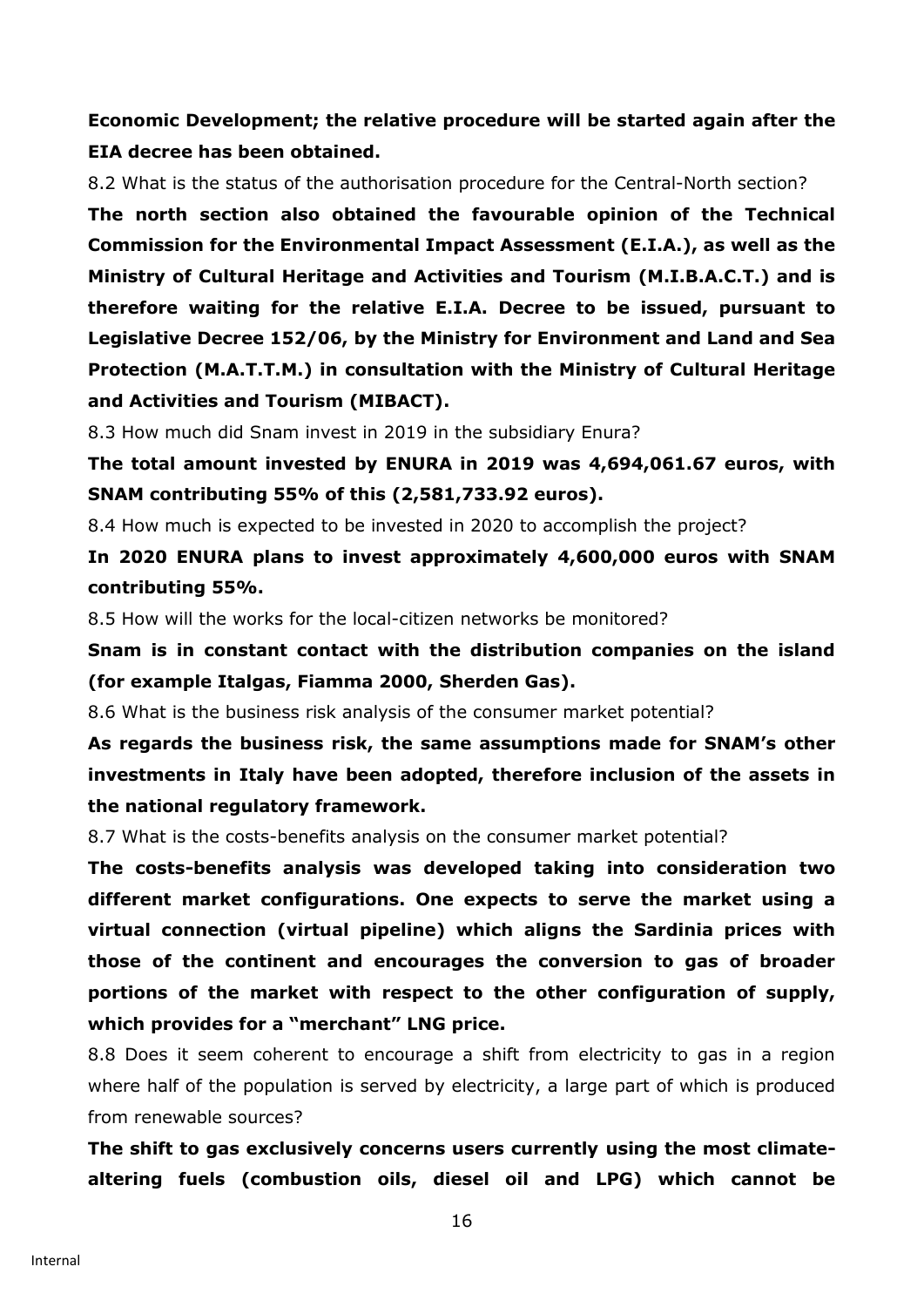# **substituted by electricity. The SNAM and Terna projects are therefore complementary and not at odds with each other.**

8.9 According to the estimates contained in the Sardinian Regional Energy-Environment Plan (PEARS), the potential methane gas demand on the island would be between 462 and 900 million m3 of gas.

8.9.1 What are the reference parameters for this estimate?

8.9.2 What are the reference parameters for the estimated demand divided by industrial sector, sea transportation, local distribution network (urban and nonurban)?

**Snam Rete Gas, for the dimension of the work and the costs-benefits analyses, did not strictly take the volumes presented by PEARS as a basis but rather the sector estimates and its analysis of the market in the region, which led to the definition of two market levels:**

- **Prices aligned with the virtual pipeline = 660 MSm3/y**
- **LNG "merchant" prices = 343 MSm3/y**

| [ $MSm3/y$ ]                       | <b>Virtual Pipeline</b> | LNG "merchant" |
|------------------------------------|-------------------------|----------------|
| Civil + Tertiary                   | 157                     | 83             |
| <b>Industry and Thermoelectric</b> | 429                     | 194            |
| industry 429                       |                         |                |
| <b>Vehicles 75</b>                 | 75                      | 66             |
| <b>TOT</b>                         | 661                     | 343            |

8.9.3 What is the current gas supply project for the island?

# **The project that has the most qualifying and positive requirements in terms of benefits for the system and that is also modular and scalable to follow the development of demand in Sardinia is the virtual pipeline.**

8.10 In the costs-benefits analysis of the construction of the methane pipeline and the relative distribution network, did Snam take into account the experience of the propane air distribution project of Medea (subsidiary of Snam through Italgas)?

**The analysis of the costs and benefits was conducted in line with the information obtained from distributors during the alignment sessions.**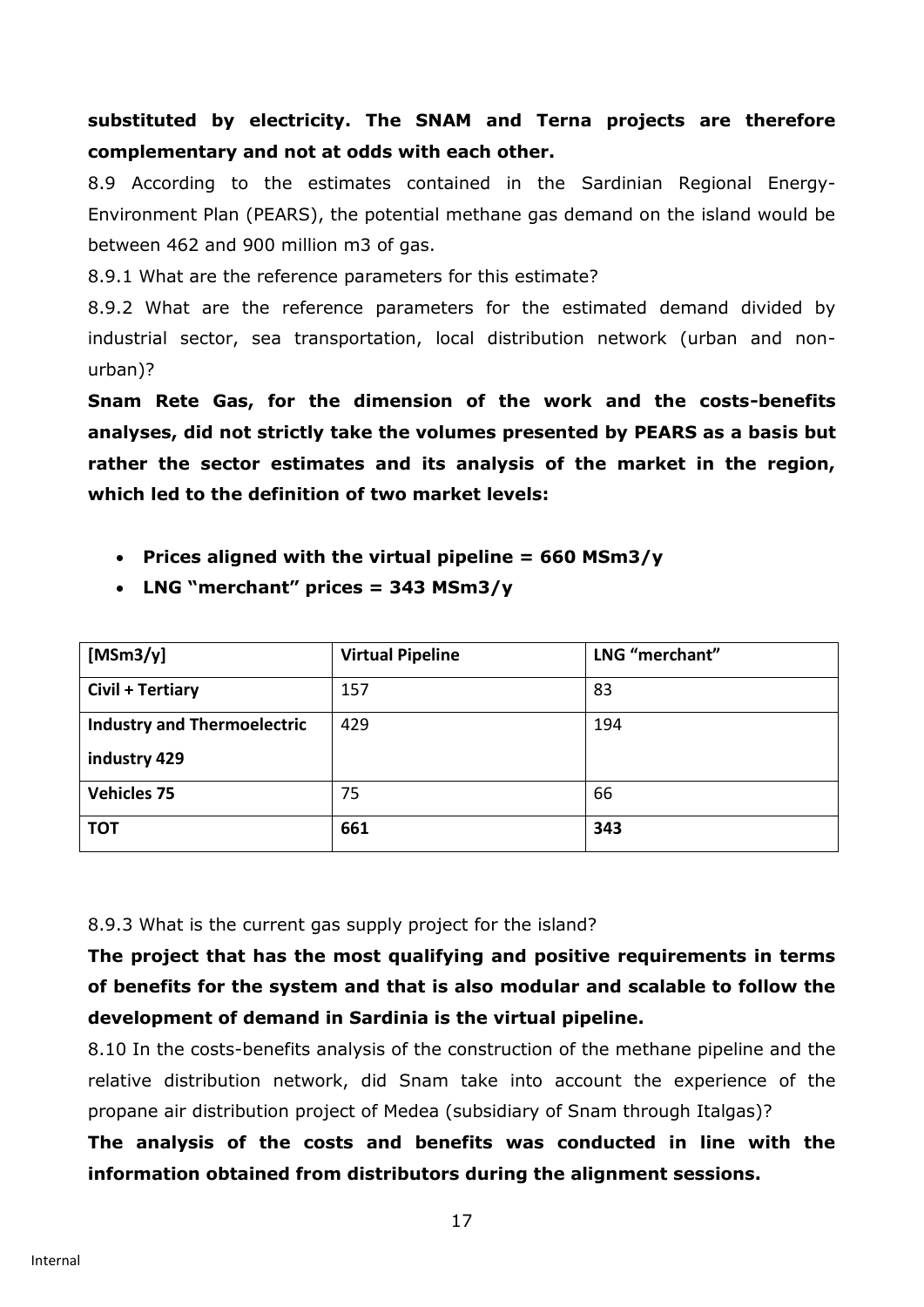8.11 Can Snam provide updated estimates on the actual usefulness of the work?

**The most updated estimates are those set out in the ten-year plan published on the ARERA site on 8 May 2020.**

8.12 Could Snam publish the studies carried out by the company on the alternative options to the methane pipeline?

**As stated above, at present there is a single configuration of the transmission network in Sardinia divided into stretches and therefore scalable depending on the development of demand, and flexible with respect to more advanced supply projects, which are associated with the two supply configurations already presented.**

9. "On 25 July 2018, the business branch operating in the sector of the design, development and production of technological solutions for natural gas vehicle refuelling stations owned by M.T.M., a company of the Westport Fuel Systems group, was acquired through the newly established company Cubogas S.r.l. (100% owned by Snam4Mobility) after some conditions precedent were met, including the conduct of union procedures. The value of the transaction was 12.6 million euros, including the price adjustment carried out during the closing."

9.1 Does this investment indicate the wish to invest further in methane gas or alternatives for the vehicle sector being assessed?

**The world of mobility is highly complex and reveals a multitude of different requirements: from long-distance freight transport to the distribution of products in city centres. It is clear that the energy transition in the sector must therefore be based on a range of solutions capable of responding to the different use requirements, reducing both CO2 emissions and pollution from particulates, the latter being particularly critical for health in large cities.**

**In this process, Snam believes that natural gas (methane), given its nature, plays a key role due to the fact that it is a green primary energy source that is immediately available and can be used by current technologies, and that essentially eliminates local pollutants and brings concrete benefits from a climate-altering perspective.** 

**It is a flexible energy source that can power cars, lorries, ships and trains. Thanks to its characteristics, it can be integrated with renewable sources to develop an efficient emission reduction approach.**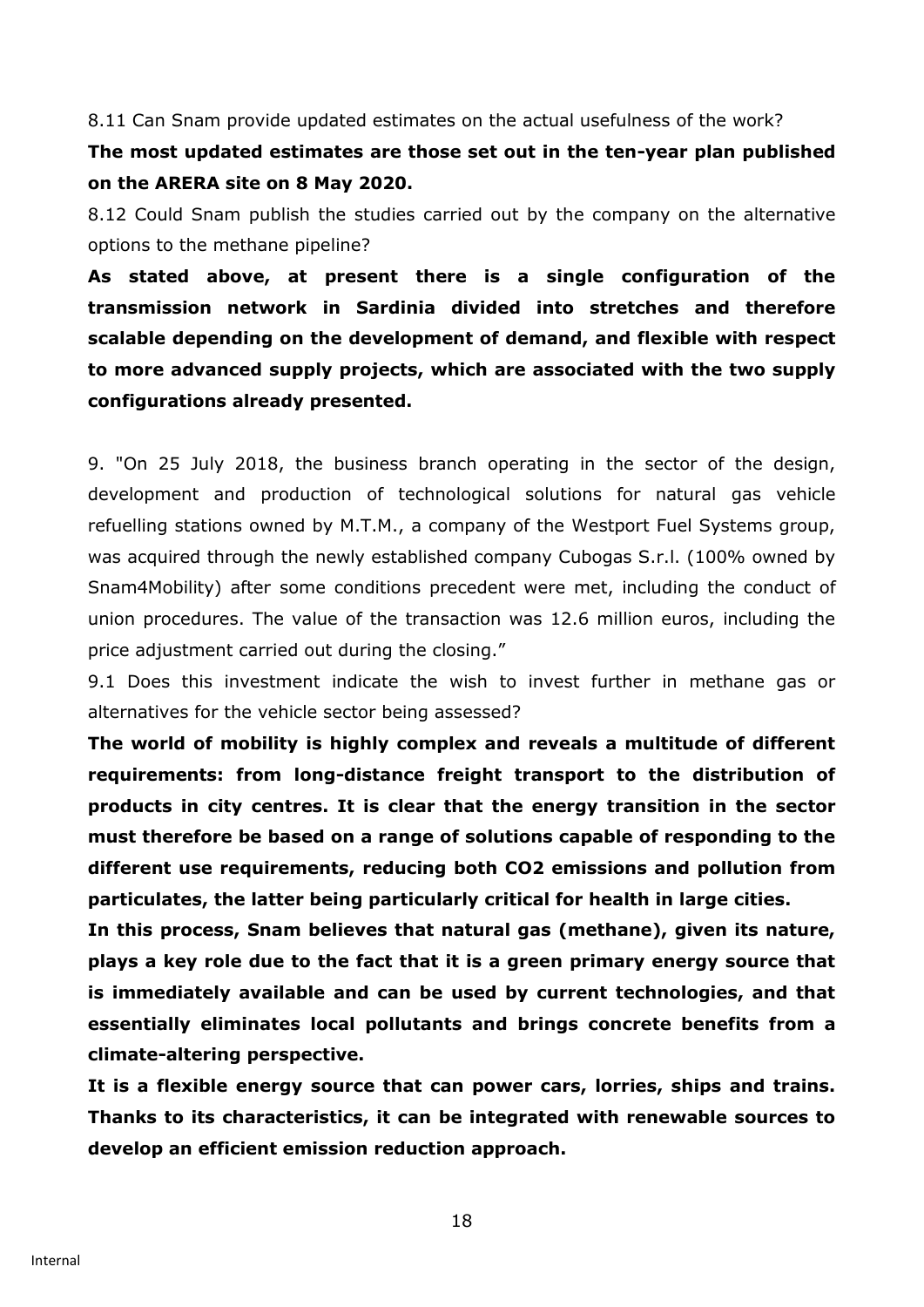**The acquisition of Cubogas reflects Snam's wish to contribute to the development of sustainable mobility through consolidation of the network of compressed natural gas (CNG and bio-CNG) and liquified natural gas (LNG and bio-LNG) refuelling stations in Italy. The plan envisages an investment of over 100 million euros for the creation of 200 new stations by 2025 in collaboration with Cubogas.** 

**In addition to stations that are open to the public, Cubogas' offer also includes solutions and infrastructure for refuelling in the context of private fleets for goods and passenger transportation.**

9.2 Are there any projects relative to the vehicle sector from sources with a lesser impact that methane?

9.3 What type of investments are envisaged in that sense?

**Snam promotes the development of sustainable mobility also through direct investments in biomethane and hydrogen.**

- **Biomethane is a clean fuel that fully satisfies the principles of the circular economy, fostering the creation of economic chains on a local level. It is in fact a 100% renewable source of energy that is obtained from agricultural or agricultural-industrial biomass, waste water and organic municipal waste. It can be used both in gaseous (CNG) and liquid (LNG) form to power cars, light commercial vehicles, lorries, buses, ships and trains, offering immediate economic and environmental benefits for families and businesses alike. Already today, biomethane accounts for approximately 17% of methane consumed by the transport sector and the forecast through to 2030 looks to reach a share of approximately 40%, as European average. Use of biomethane to power vehicles can, in fact, be immediately applied insofar as it is 100% compatible with the technologies currently used on traditional methane vehicles and in the refuelling stations, preserving the current industrial chains. Snam expects to invest 250 million euros in biomethane infrastructures and plants, to increase the installed capacity of 40MW.**
- **Hydrogen is the fuel of the future and it will play a key role in the European energy mix and the road transport sector. Fuel cell vehicles (FCVs) do not emit CO2 nor any other pollutants harmful to human health (NO2, fine particles). In particular, in the short-term, FCV technologies can play a role in rail transport, replacing the current diesel engines (approx.**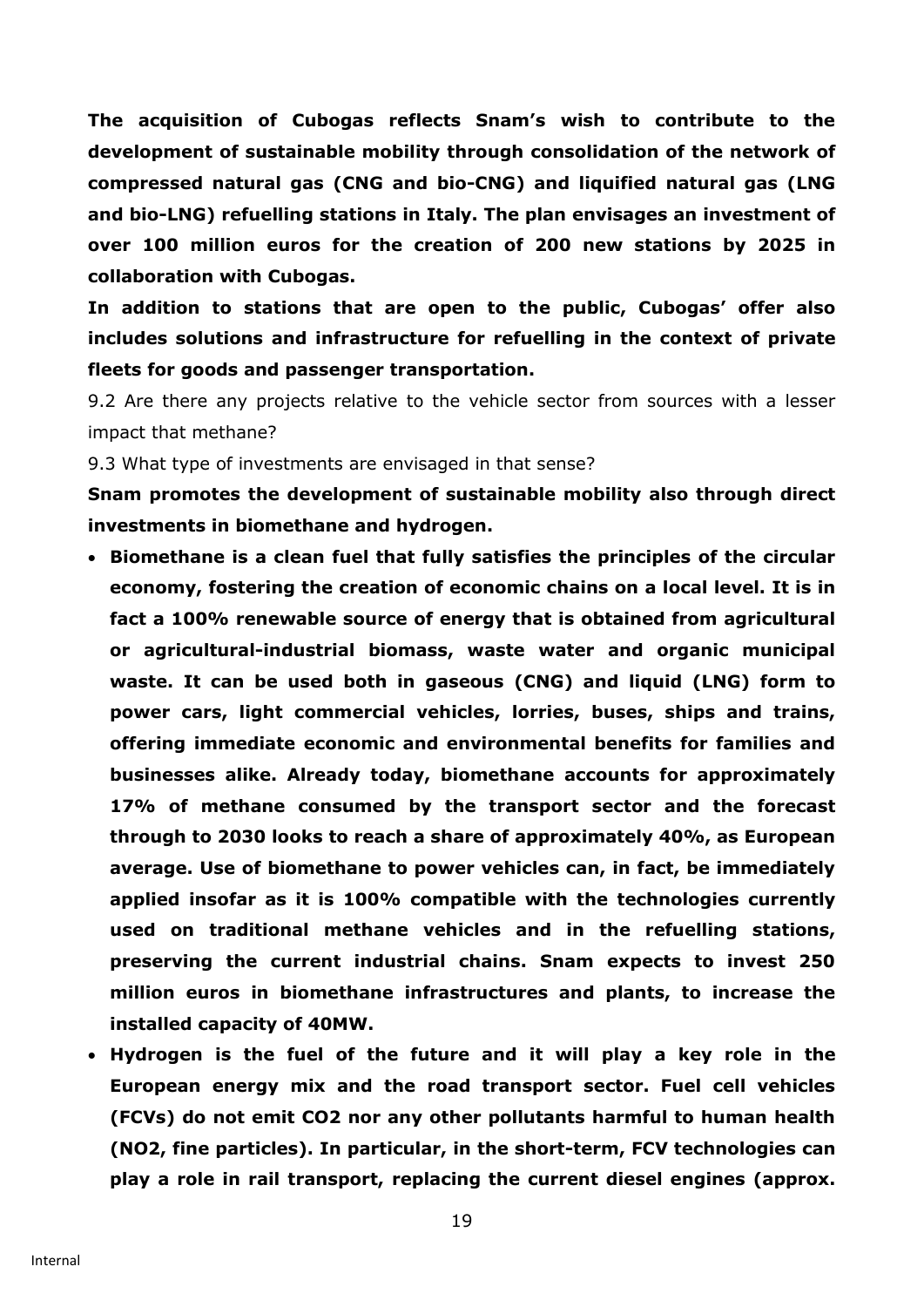**30% out of the Italian total), whilst in the medium-term, hydrogen technology can play an important role in goods and people transport by road. The complete integration of hydrogen vehicles in national energy systems and technological evolution will allow for the transition to green hydrogen, also in heating in industry and in heavy goods and people transport, including trucks, shipping and aviation.** 

**Snam has recently stipulated an agreement with Alstom to develop hydrogen trains in Italy. The understanding aims to assure, starting 2021, rail mobility projects including both hydrogen-powered trains and the technological infrastructure necessary for procurement, as well as vehicle management and maintenance services. Under the scope of the agreement, Alstom will deal with the supply and maintenance of hydrogen trains, both newly developed and converted, whilst Snam will work on developing infrastructures for production, transport and refuelling.**

10. According to Snam, "In a scenario of 95% decarbonisation (necessary to reach the threshold of a 1.5 degrees rise in temperature), hydrogen could supply up to 23% of total energy consumption by 2050 - more than the current total portion offered by electricity (20% in 2018), considering both renewable and fossil sources".

10.1 What are the estimates regarding the quantities of water necessary to fully introduce the hydrogen into the energy mix to be directed to the Snam infrastructures?

**The quantity of water required for the production of green hydrogen when fully operative in the national energy mix, estimated at 23% in 2050, comes to approximately 50 million cubic metres, which equates to 0.1% of the annual collection of water in Italy. The same quantity of water, however, would be re-created in a circular manner: once the hydrogen has been used for its final purposes it returns the same quantity of water with which it was produced back into the ecosystem.**

10.2 What are the estimates on the places and methods of procurement?

**There are multiple sources of green hydrogen procurement for Italy:**

**- hydrogen produced from electrolysis, exploiting national natural resources, first and foremost from solar and wind power plants**

**- production with electrolysers connected to the national electricity grid, to produce hydrogen from renewable electricity when it becomes**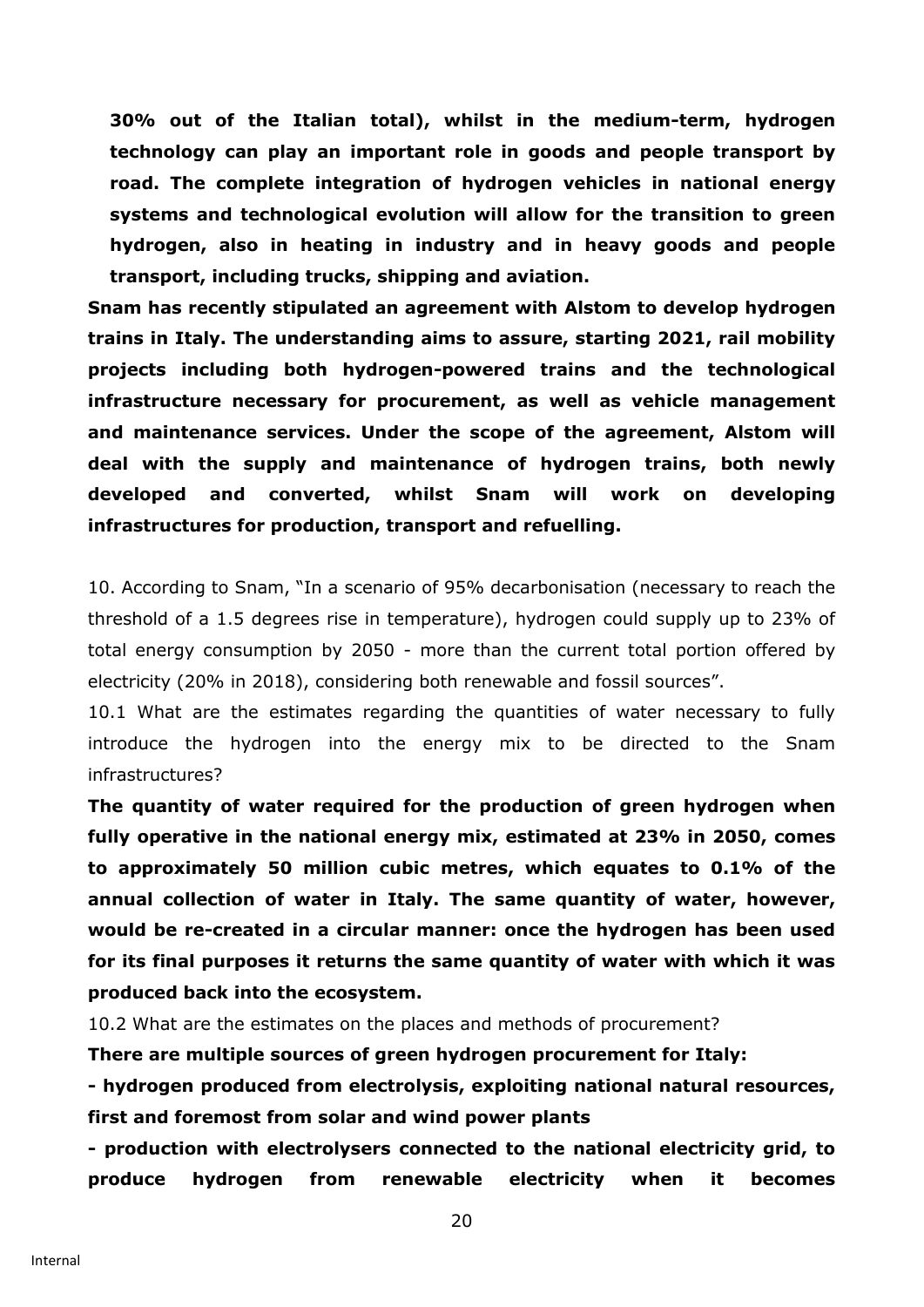**overproduction and, at the same time, provide flexibility services to the electric system**

**- import of hydrogen from countries with production from renewables offering a greater yield (e.g. greater solar radiation) and, therefore, lower cost of production, making better use of the import infrastructures. For Italy, one example comes from the North African countries, which, in addition to considerable solar energy resources have a greater availability of space for generation installations than Italy.**

**The final mix of procurement will be determined by the availability of the various sources and their relevant cost.**

**Moreover, Italy can exploit its position of connection between North Africa and Europe and, in the future, become the platform for hydrogen exchange of South Europe.**

10.3 Are preliminary agreements being discussed?

**Initiatives have been started (H2 cluster), just like meetings with the various Associations.**

10.4 What studies support the feasibility of the switch to hydrogen? Have the risks relating to the instability of this gas and its level of danger led to assessments of the business risk with respect to the safety of employees and the population in general?

**In terms of the technological compatibility of natural gas transmission and storage assets, Snam is operative on the regulatory and legislative front both nationally and on a European level.** 

**The first evidence of these activities attest to the compatibility, both technically and operatively, of the gas transmission assets with the presence of hydrogen mixed with natural gas.**

**In confirmation of the above, we should recall the demonstrative project carried out in 2019 in Contursi Terme (SA), during which a portion of the Snam Regional Network was supplied with a mix of gas containing up to 10% hydrogen in volume, without any operative impact on the transmission network and the two industrial utilities it serves.**

**More in-depth analyses are in progress, also in collaboration with global technology providers, in order to fully develop the topic with the aim of achieving total compatibility of the assets with hydrogen or identifying the necessary interventions enabling them.**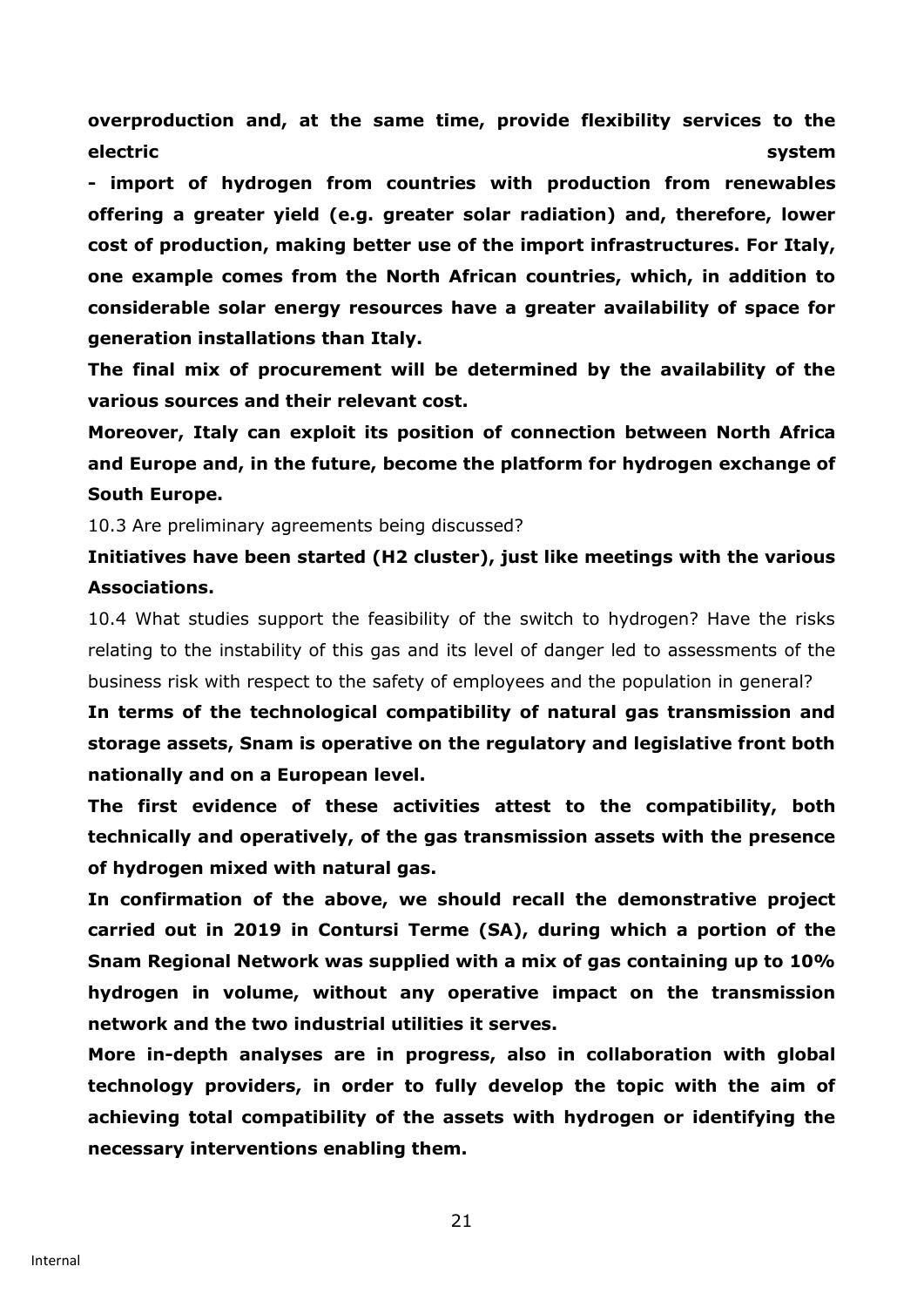**Finally, as regards safety and risk management, please note that pure hydrogen is a gas that is already today produced, transmitted and used in industry and mobility in Northern Europe and the United States of America in particular, in complete compliance with current laws and regulations.**

10.5 What are the growth forecasts and respective investments expected in regard to the subsidiary SnamTec?

#### **The question is not pertinent.**

10.6 How much hydrogen does Snam expect to supply through its network in 2025 and 2030?

**The medium-term scenario of hydrogen penetration is evolving sharply. The repeated reduction of the costs for generating renewables and, above all, electrolysers, is leading to an acceleration and advance of what was initially expected to take place over a longer time frame. If just last year the hydrogen volumes in the Snam-Terna scenarios were limited, in the Hychallenge presented at last October's event in Rome the potential demand for hydrogen in Italy was expected to reach approximately 30 TWh by 2030.**

**The Snam infrastructure may foster the development of this demand for hydrogen and part of this hydrogen may transit through the gas network, also mixed with natural gas and biomethane, for example using the existing infrastructure available at certain consumption areas, which will start being converted before others.** 

10.7 What percentage of total CAPEX does Snam expect to spend annually for green hydrogen in 2025 and 2030?

### **The question is not pertinent.**

11. Snam has unveiled the 2019-2023 strategic plan hinged on the energy transition and the remuneration of shareholders. But also on a 250 million drive on biogas. First, let's take a look at the numbers. In 2019-2023, the company guided by CEO Marco Alverà has confirmed an average increase in net profit of more than 4% per annum, whilst net earnings per share should increase by 5.5% (exceeding the previous plan's target of more than 5%). And profitability is not bad either, given that in the same period, EBITDA is expected to increase by more than 3% in the period. Finally, guidance on 2019 net profit improves to 1.08 billion, taking earnings per share to +32% on 2016. [\(https://www.industriaitaliana.it/snam-spinge-sul-biogas-con-250](https://www.industriaitaliana.it/snam-spinge-sul-biogas-con-250-milioni/)) [milioni/](https://www.industriaitaliana.it/snam-spinge-sul-biogas-con-250-milioni/)))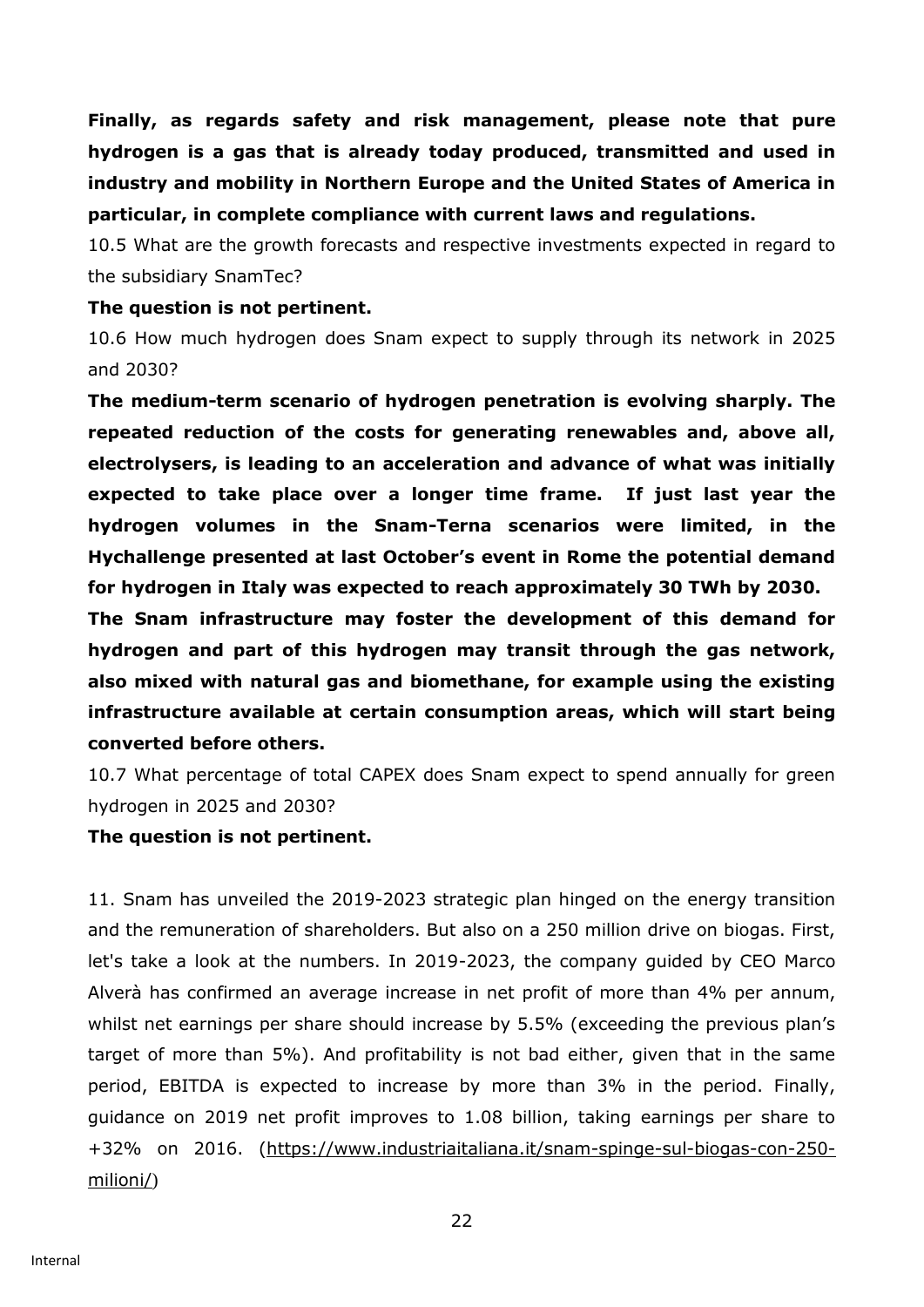#### 11.1 Can Snam confirm this data?

# **As regards the objectives of the 2019-23 business plan, we would refer you to the press release of 21 November 2019**

**[https://www.snam.it/it/media/comunicati-](https://www.snam.it/it/media/comunicati-stampa/2019/Snam_piano_2019-2023_risultati_crescita.html)**

**[stampa/2019/Snam\\_piano\\_2019-2023\\_risultati\\_crescita.html](https://www.snam.it/it/media/comunicati-stampa/2019/Snam_piano_2019-2023_risultati_crescita.html)**

11.2 How much do investments come to in the biogas sector in 2020-2021?

#### **Investments of around 170 million euros in the biomethane sector.**

11.3 What are the estimates regarding the quantities of compostable materials and production waste in the agricultural sector necessary to fully introduce biogas into the energy mix to be directed to the Snam infrastructures?

**As presented in the Snam-Terna scenarios, it is considered that the theoretical potential biomethane production in Italy may reach 12 billion cubic metres, of which approximately 80% from the agricultural sector, approximately 10% from waste and an additional 10% from the recovery of other waste, such as wood residues and agri-industrial waste.**

**Hypothesising full reuse of waste and resources available, there may be the possibility of covering approximately 15-16% of the total demand for natural gas (70-75Bcm) with biomethane.** 

**This objective is consistent with the following hypotheses:**

**- Waste cycle: OFMSW volumes equal to a target separate waste collection of 75% in all Italy and its use for the production of biomethane;**

**- Agriculture: volumes in line with the exploitation of approximately 1.8 million hectares (14% of the Agricultural Surface Area used in Italy in 2017) and approximately 30%-40% of animal excrement produced from Italian farms.**11.4 What are the places, suppliers and procurement methods envisaged? Are partnerships already in place in this sense?

**As regards the waste cycle, approximately 50% of OFMSW entering the plants in the Snam perimeter comes from the territorial basin in which it falls, whilst the remaining 50% is procured on the market. As regards the procurement process, this mainly takes place through two channels (i) participation in public tenders called by the PA, or (ii) bilateral agreements with private subjects. In any case, the duration of contracts is generally 1-2 years, whilst medium or long-term agreements are less frequent.**

**As concerns the agricultural world, on the other hand, the agreements are always with private subjects linked to the farming world and agricultural**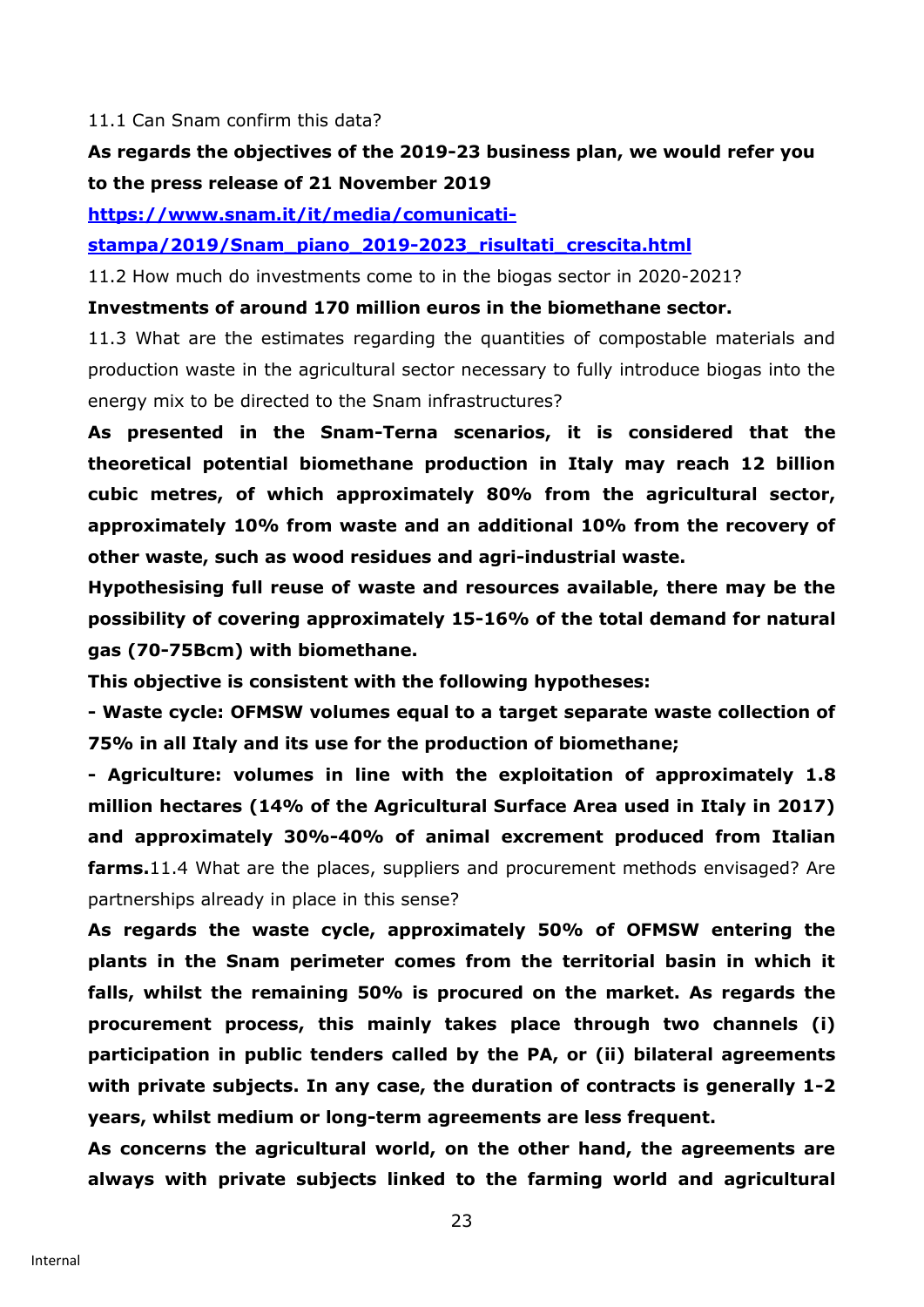**production. In this case, to gain supplier loyalty, partnerships can be established so as to align the interests of the various subjects.** 11.5 How much did Snam invest in the acquisition of IES Biogas and ENERSI Sicilia?

### **Investment to purchase ENERSI: € 2.9 M.**

### **Investment to purchase IES Biogas: € 4 M.**

11.6 Has Snam made any additional investments in the companies since the acquisition?

### **Subsequent investment made for ENERSI: € 12 M.**

### **Subsequent investment made for IES: € 0.5 M.**

12. On page 32 of the 2019 financial statements, Snam declares that "Snam demonstrates its commitment to promoting decarbonisation, through the monitoring and improvement of its performance and its targets for reducing climate-altering emissions and increasing energy efficiency. Specifically, Snam monitors the following GHG emissions:

- (Scope 1) direct emissions: emissions resulting from direct combustion processes or regarding fuels that are burnt within the Group, or by direct emission into the atmosphere of GHG (e.g. methane leaks);

(Scope 2) indirect energy emissions: emissions from the consumption of electricity, heat and steam;

- (Scope 3) other indirect emissions: all other types of emissions that do not come under the two previous classes, in particular those resulting from the supply chain and employee business travel.

12.1 What were the Scope 1 greenhouse gas of emissions in Snam in 2017, 2018 and 2019?

# **Scope 1 CO2 emissions (millions of tonnes eq.):**

# **2017=1.5 2018 = 1.5 2019=1.35**

12.2 Can Snam provide a breakdown of these emissions by gas (for example, how much carbon dioxide and how much methane)?

# **The breakdown is as follows (millions of tonnes eq.)**

# **2017=0.69 comb. 0.81 methane 2018 = 0.73 comb. 0.77 methane**

# **2019 = 0.66 comb. 0.69 methane**

12.3 Can Snam provide a breakdown of these emissions by source/emission method and geographic region?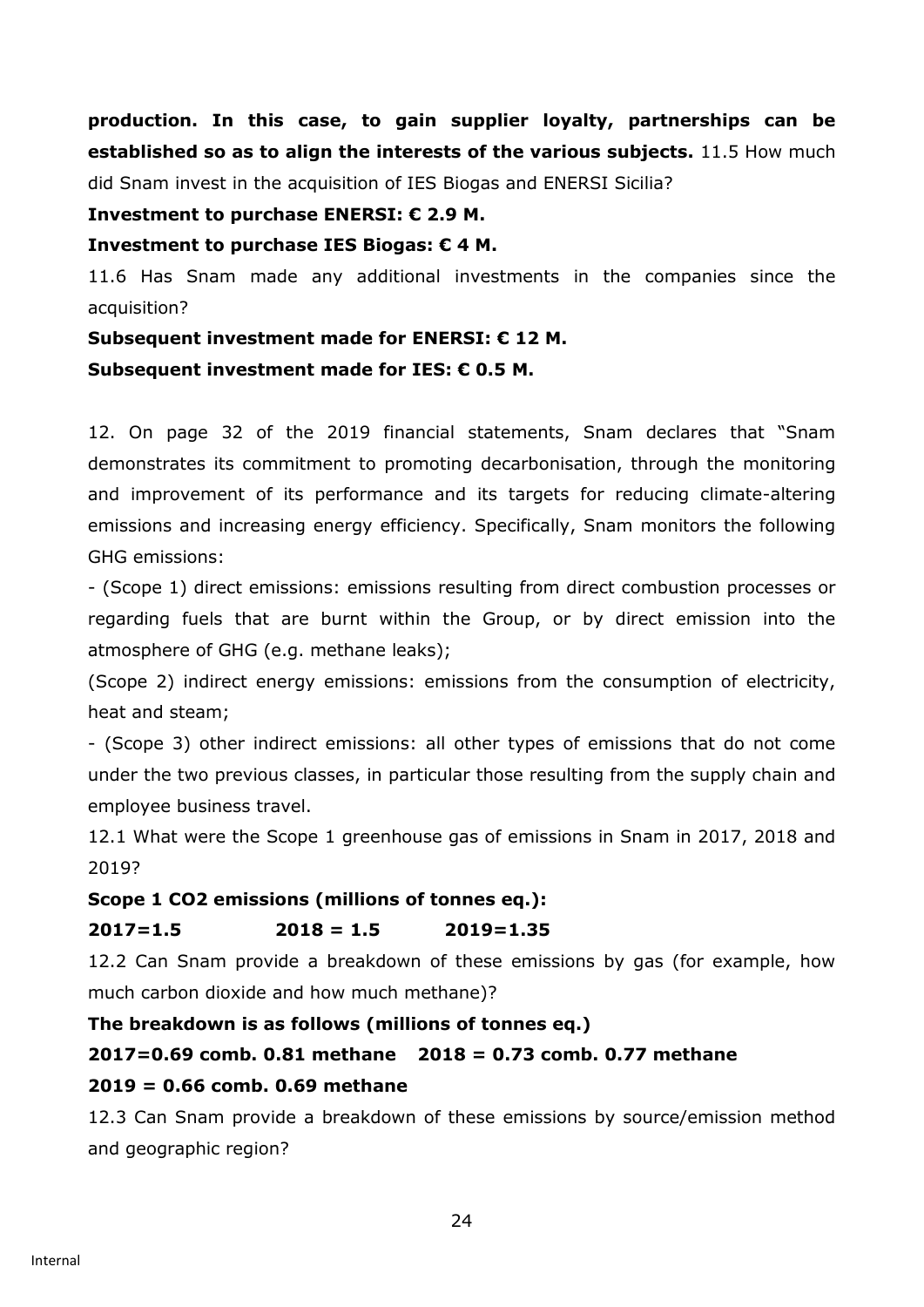**Snam calculates these emissions following the international references (ETS for comb. and EPA-GRI-EN in compliance with the NIR Tier 3 approach for methane). For CO2 from comb., the sources are the different fuels used in which natural gas accounts for almost all consumption (96%), whilst for methane, Snam also calculates the breakdown between the 4 internationallyrecognised emission types (punctual, fugitive, pneumatic and for unburned material). As it is a national mesh network, the calculation is performed for the whole of national territory.**

12.4 What were the Scope 2 greenhouse gas of emissions of Snam in 2017, 2018 and 2019?

**Scope 2 CO2 emissions (millions of tonnes): 2017=0.029 2018 = 0.032 2019=0.032**  12.5 What were the Scope 3 GHG emissions in Snam in 2017, 2018 and 2019? **Scope 3 CO2 emissions (millions of tonnes): 2017=0.22 2018 = 0.44 2019=0.54** 

13. In Snam's 2019-2023 strategic plan, Snam suggested a cost of green hydrogen of ~€80/MWh in 2020, which will drop to ~€50/MWh in 2030. Moreover, during the recent call on profits for the first quarter of 2020, Snam's Chief Executive Officer declared: "The recent solar auctions in Abu Dhabi were recorded at 12.5 euros per MWh and the cost of the electrolyser is now expected to halve over the next two years".

13.1 What is the current estimate of costs and the breakdown of Snam's costs for producing green hydrogen today?

**The cost for producing green hydrogen varies globally according to the price of renewable electricity and the hours for which the plant operates every day (in the case of intermittent sources, such as solar and wind). Located in South Italy, with a solar cost of €44/MWh and an electrolyser cost of around € 900/kW, green hydrogen could be produced at approximately € 6/kg. In North Africa, benefiting from a greater availability of solar at lower prices, the cost to date drops to below € 4/kg.**

13.2 What is Snam's objective cost for producing green hydrogen in 2025 and in 2030?

**A major decline in the cost of the electrolyser is expected in the near future, which, together with a reduction in the cost of photovoltaic panels, may**